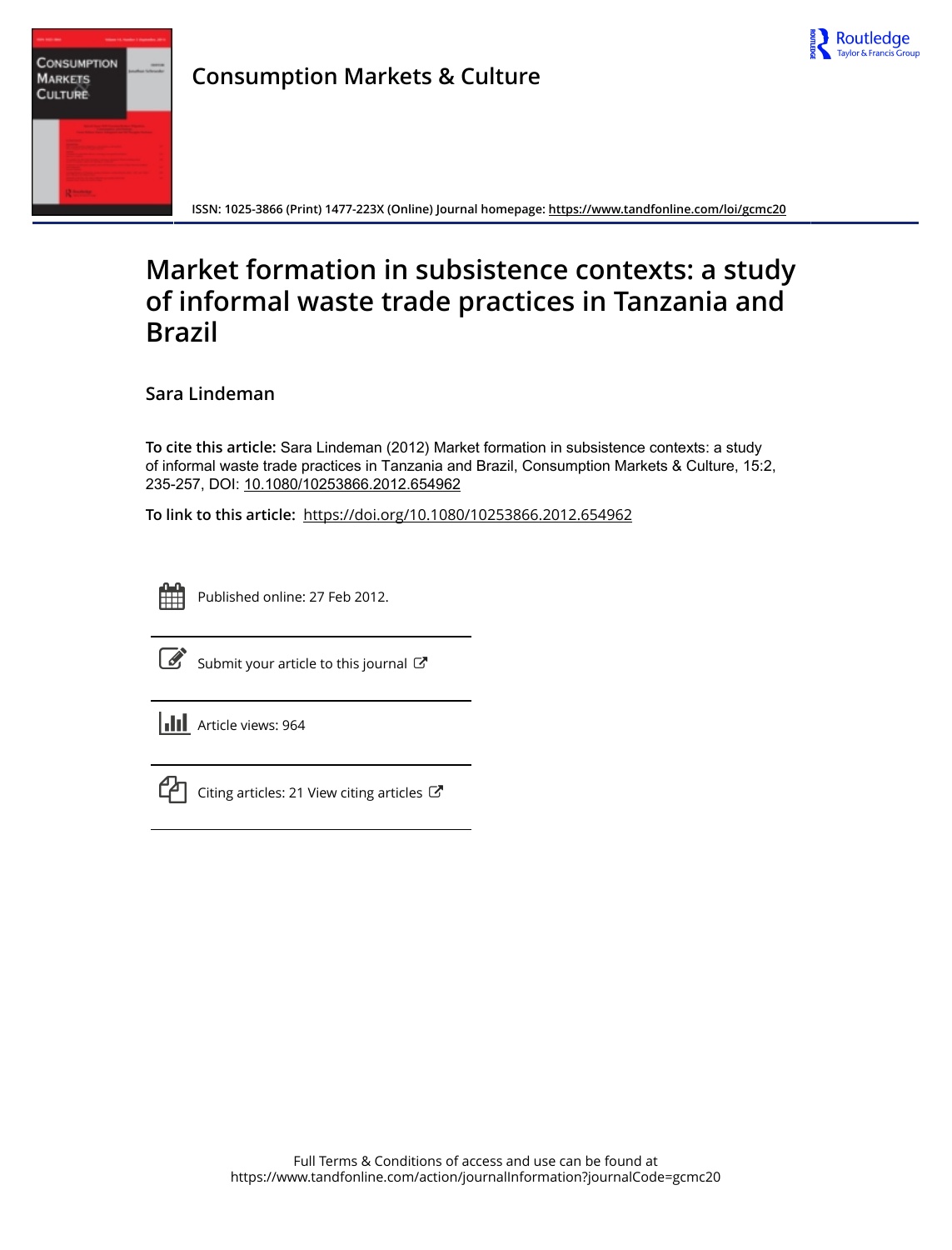# Market formation in subsistence contexts: a study of informal waste trade practices in Tanzania and Brazil

Sara Lindeman<sup>∗</sup>

Department of Marketing, Hanken School of Economics, Finland

The world's low-income majority is increasingly seen as a new market, the baseof-the-pyramid (BOP) market, with opportunities for new business and poverty reduction through inclusive business. This has led to research on activities geared towards this market, such as strategies for market entry and BOP business model design. However, the market itself as a dynamic entity has not been problematized. This paper suggests that defining markets in subsistence contexts as ongoing processes of economic organizing and as bundles of practices, rather than as collections of people, offers additional tools for engaging in their realization. The empirical study of informal waste trade practices suggests that the emergence of a market is linked to the economic organizing process moving from being dominated by exchange practices towards a more diversified dynamic in which these practices become linked to normalizing and representational practices. This more diversified market dynamic is intimately connected to collective organizing efforts on behalf of subsistence market actors.

Keywords: markets as practices; base of the pyramid; inclusive business; inclusive markets; market creation; calculation; subsistence marketplaces

# Introduction: the realization of markets in subsistence contexts

It is increasingly recognized that the realities in emerging markets will move from the periphery to the core of marketing research and practices and, in doing so, will reshape the discipline (Sheth 2011). While marketing typically has focused on the affluent few, the growing majority of the world's population live in subsistence conditions (Hammond et al. 2007). Subsistence describes individuals and communities that struggle to fulfil their most basic needs (Viswanathan and Rosa 2007). This low-income segment of society has recently been re-defined as a new market, the base-of-the-pyramid (BOP) market (Prahalad 2005), with opportunities for mutual value creation and poverty reduction though inclusive business (UNDP 2008).

The definition of the BOP market as a socio-economic population segment has guided research to explore market size and purchasing power (Hammond et al. 2007; Guesalaga and Marshall 2008), strategies for market entry (Ireland 2008; London 2009), and business model innovations (Anderson and Markides 2007; Simanis and Hart 2008, 2009). In other words, focus has been on activities in and towards the markets, rather than problematizing the markets themselves as dynamic entities. This traditional marketing approach has proved inadequate to address the subsistence reality of informality and scarcity, and the debate has recently moved from market

<sup>∗</sup>Email: sara.lindeman@gmail.com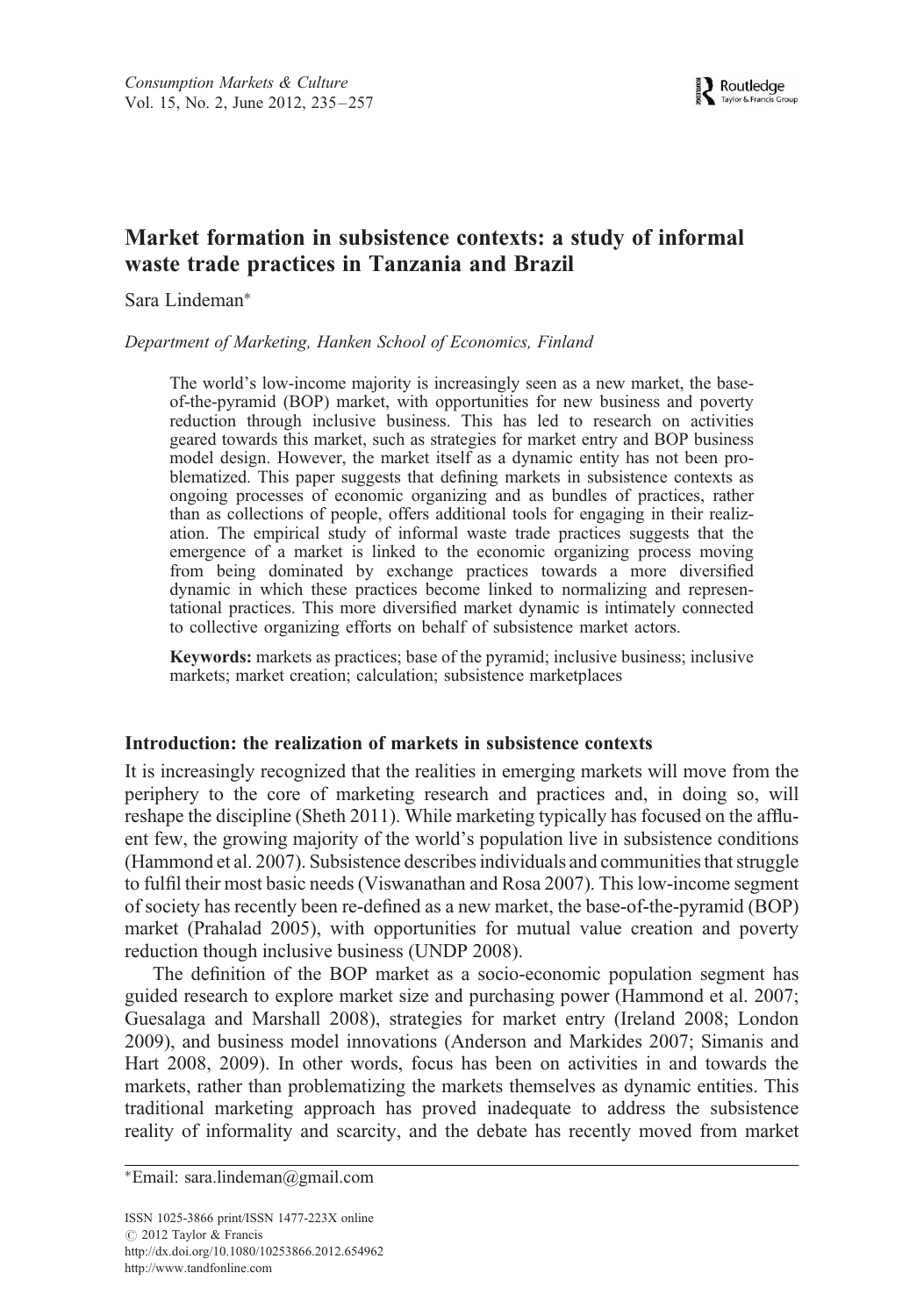entry towards emphasizing market creation (Anderson, Markides, and Kupp 2010; Simanis 2011). However, in order to understand market creation or market formation in subsistence contexts, a deeper understanding of what markets are, as well as how they are shaped, is necessary.

To address this gap, the paper introduces an alternative way of conceptualizing markets in subsistence contexts. Based on a growing body of literature from sociology (Callon 1998; MacKenzie, Muniesa, and Siu 2007) and marketing (Kjellberg and Helgesson 2006, 2007; Araujo, Kjellberg, and Spencer 2008; Araujo, Finch, and Kjellberg 2010), markets are conceived as ongoing processes of economic organizing constituted by bundles of practices. There have been insightful studies on the systemic aspects of exchanges in subsistence marketplaces, indicating vibrant environments and strong social ties (Rosa and Viswanathan 2007; Sridharan and Viswanathan 2008) and systems of complex resource integration by subsistence consumer–merchants (Viswanathan, Rosa, and Ruth 2010). However, these studies do not address how individual exchanges are linked together to form a market. The markets-as-practices perspective provides a conceptual frame for studying markets as the practical outcomes of organizing and shaping efforts by various market actors (Araujo, Finch, and Kjellberg 2010). The aim of the paper is to contribute to our understanding of market formation in subsistence contexts. To this end, the paper explores two case studies of market practices and dynamics in informal waste trade (Dar es Salaam, Tanzania, and Belo Horizonte, Brazil).

The remainder of the paper is structured as follows. First, a practice perspective on subsistence markets is discussed and the conceptual framework for the analysis of the empirical data is presented. Thereafter, the research method is presented followed by a detailed analysis of the empirical data on market practices in the two cases of informal waste trade. This analysis is followed by a discussion on market dynamics as well as a concluding discussion of the implications of this study to market practices research and the business-for-poverty-reduction debate.

# Conceptualizing subsistence markets as bundles of practices

Recently, there has been increasing interest among marketing scholars to understand markets and not merely marketing activities (Venkatesh, Peñaloza, and Firat 2006; Araujo, Finch, and Kjellberg 2010; Storbacka and Nenonen 2011a, 2011b). This research interest unifies scholars with different social science backgrounds in a new stream of research called market studies (Araujo, Finch, and Kjellberg 2010; Kjellberg et al., forthcoming). In this stream of research, markets are increasingly studied as constituted by practices (Kjellberg and Helgesson 2006, 2007). Practice theory (Schatzki 1996) attempts to capture what happens in between the individual and the system, and thus focuses on concrete, re-occurring activities, that is, practices, which link the individual with the larger social system. Practices are made up of various integrated elements, such as bodily activities; forms of mental activities; "things" and their use; background knowledge, in the form of understanding, know-how, and states of emotion; and motivational knowledge (Reckwitz 2002). For example, the practice of sending a postcard requires physical things such as a stamp, a postcard, and a mailbox, as well as doings such as walking to a shop and buying a stamp, writing the address, and putting the postcard in the mailbox. This requires individual understanding of what to do, a motivation to do so, as well as an international postal organization that is organized to deliver the postcard. Schatzki (1996, 89) describes practice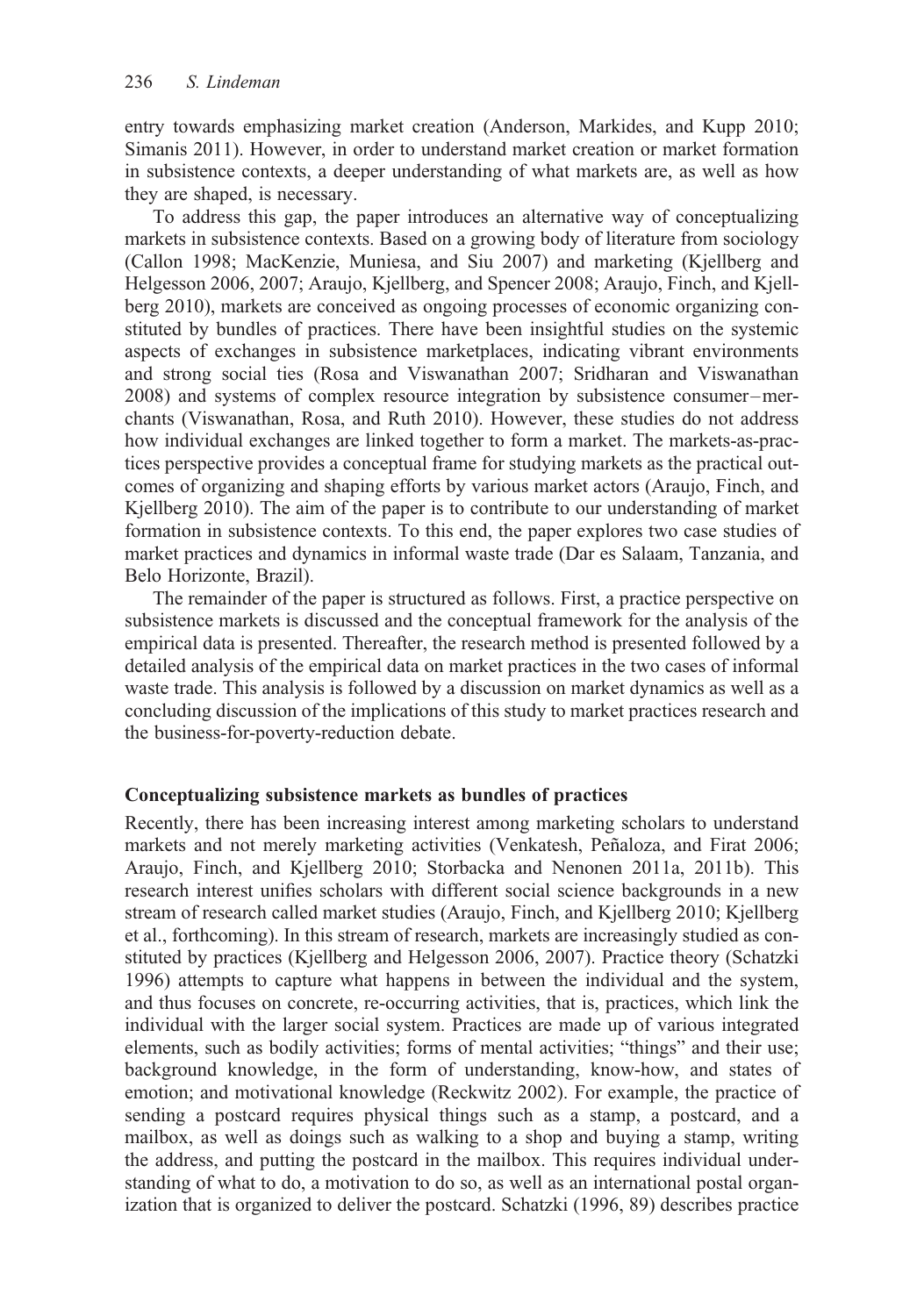as "a temporally unfolding and spatially dispersed nexus of doings and sayings," for example, cooking practices, industry practices, and recreational practices.

The grounding in practice theory helps the study of real, working markets because it avoids abstraction, which has been the problem in the neo-classical economics study of markets (Araujo, Finch, and Kjellberg 2010). By studying the practices of the involved market actors, and how these practices are linked, it is possible to learn about the system – that is, the market. The market studies stream of research offers conceptualizations that facilitate the study of the process that produces working markets. In other words, it is possible to empirically study how markets are shaped (Kjellberg and Helgesson 2007).

When studying markets as a particular form of economic organizing, Kjellberg and Helgesson (2006, 2007) found that mundane markets are constituted by the interplay between three broad kinds of practices: exchange practices, representational practices, and normalizing practices. Exchange practices refer to activities related to individual economic exchanges, such as selling or buying, which we typically associate with markets. However, one of the core ideas in the markets-as-practices perspective is that markets are not merely the economic exchanges that happen "out there," and which can be objectively studied. Such a perception would resonate more with the neo-classical economics view of markets as natural phenomena. Instead, markets are shaped not only by exchange practices, but also by how the various market actors perceive the market, depict it, talk about it, and agree to act in the market, as well as how they discipline those who do not follow the agreed-upon rules.

These aspects of markets are reflected in the import ascribed to representational and normalizing practices. Representational practices include activities that contribute to depicting markets and/or how they work, for example, market studies, sales statistics, media coverage, or academic work (Kjellberg and Helgesson 2006, 2007). In affluent contexts, representational practices can, for example, be the marketing research done by a beverage company where they represent their market as "the soft-drink market" out of which they have a certain market share (see Azimont and Araujo 2010). Normalizing practices are activities that contribute to establishing normative objectives for market actors – for example, guidelines on acceptable market behaviour (Kjellberg and Helgesson 2006). In formal economies, examples are the introduction of industrywide standards, or laws regulating business activities.

Figure 1 shows Kjellberg and Helgesson's (2006) model of markets as dynamic bundles of practices. The model illustrates how – in the dynamic bundle of



Figure 1. Markets-as-practices (Kjellberg and Helgesson 2006).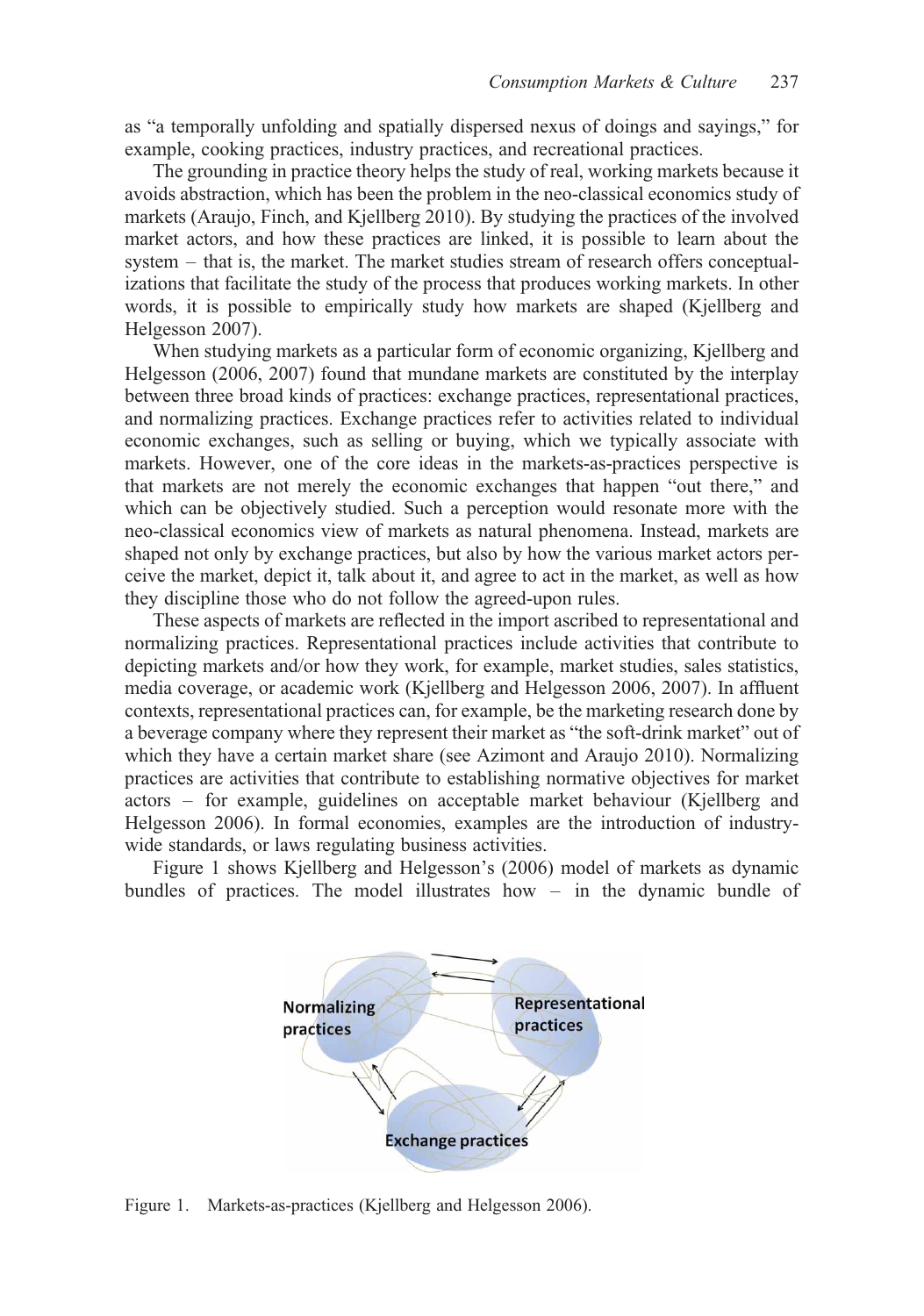practices – it is possible to distinguish between exchange, normalizing, and representational market practices. The arrows between the market practices indicate that it is also possible to distinguish the interaction between market practices – that is, how they affect one another.

The interplay between these market practices indicates the dynamic of that market. For example, contemporary financial markets are typically characterized by intense and immediate interaction between exchange and representational practices. An exchange of shares in a listed corporation is immediately translated into a modified representation of the market on the traders' computer screens (see Knorr-Cetina and Bruegger 2002). In financial markets, the tradable entity (e.g., the corporate share) is clearly defined. In industrial markets, on the other hand, the tradable entity may be subject to much negotiation and change efforts, and the sales process may take a long time. The market dynamic in industrial markets is thus very different from that observed in financial markets (see Håkansson and Snehota 1995; Geiger and Finch 2009). This study will seek to shed light on market dynamics in a subsistence market context. To set the stage for this, the subsections that follow will situate the concepts of exchange, normalizing, and representational practices in a subsistence context.

### Exchange practices in subsistence contexts

Previous research has shown that while people in subsistence environments are typically resource scarce with respect to income and literacy, they are rich in social ties (Sridharan and Viswanathan 2008). In subsistence contexts, there are typically few reliable employment opportunities, and therefore many people gain their livelihood through self-employment by operating micro-enterprises (Ardrey, Pecotich, and Shultz 2006; Hammond et al. 2007). In the partial absence of industrialized products, people are at the same time producers of products and services, such as bread made in a home-based bakery, and consumers of products and services by other micro-entrepreneurs, such as chicken meat from a poultry keeper in the community (see Varma and Vikas 2007). Thus, Viswanathan, Rosa, and Ruth (2010) have coined the term subsistence consumer–merchants (SCMs). In order to maintain their livelihood, the SCMs juggle resources across networks of family and neighbours as well as networks of their customers and vendors. Their exchanges are characterized by one-to-one interactions, due to the prevalence of face-to-face interactions when evaluating products, making purchases, or operating small businesses (Viswanthan 2007).

Although these research findings provide rich and important insights concerning market exchanges in subsistence contexts, they do not address in which ways exchanges are linked together to form a market. The important contribution from the market studies perspective, and in particular, from Callon (1998), is the explanation of how and why market exchanges (including people, things, spaces, etc.) are linked in order to jointly achieve an overall calculation. This calculative process can be explained as "problem-solving," for instance, if there is a lack of fabrics in a community, a market arrangement can be put in place to solve the problem by organizing trade to make it possible to buy fabrics in that community.

Economists have addressed this problem-solving feature of markets as the market mechanism through which supply is balanced with demand (Roth 2007). Neo-classical economics explains the phenomenon by the logic of homo oeconomicus – that is, people will make rational choices, and through numerical calculations they will maximize their self-interest. However, this narrow view of human nature has been much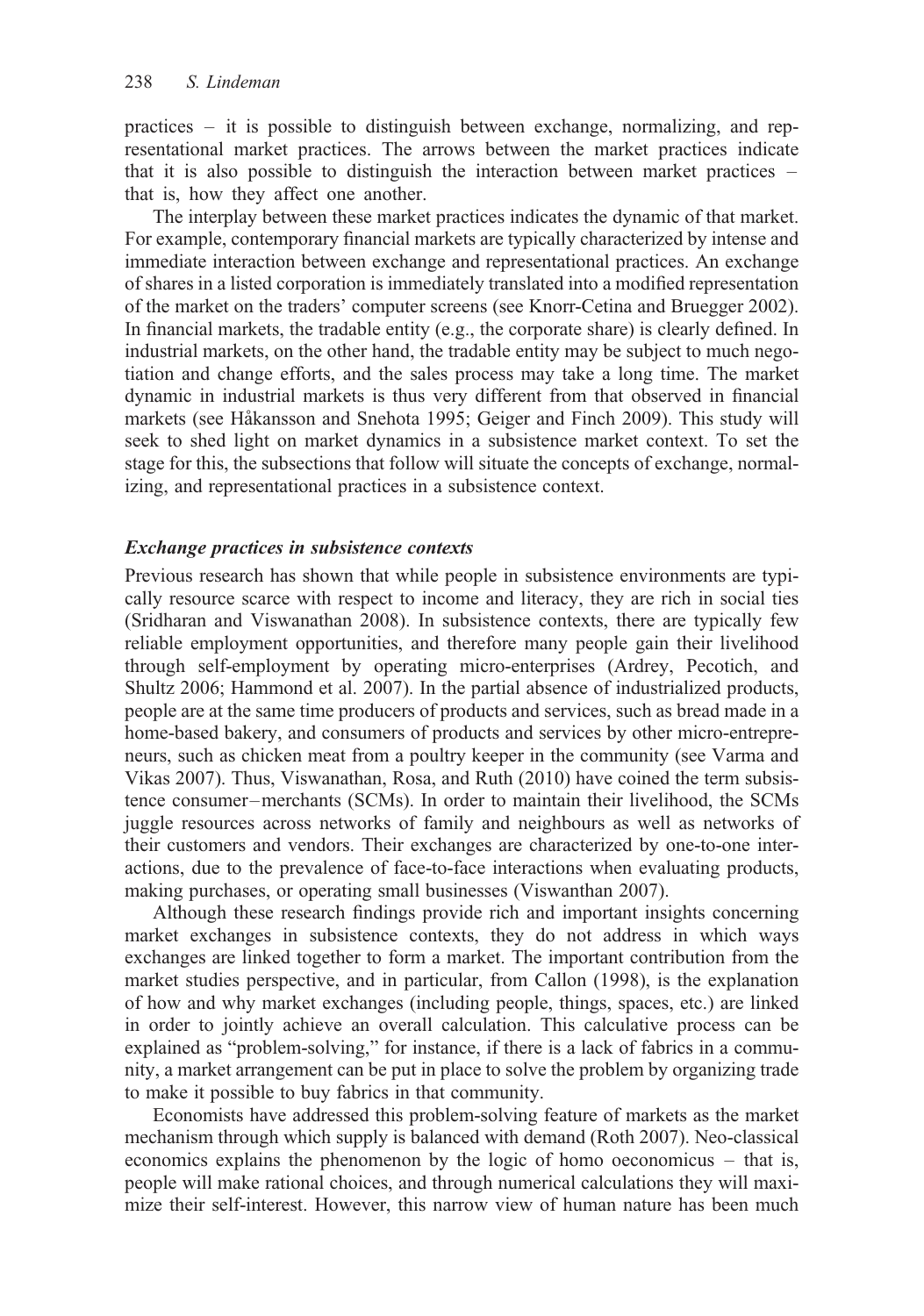criticized, and there is little empirical insight as to how this happens in practice. To address this gap, Callon and Muniesa (2005) study the problem-solving character of markets from a sociological perspective. Their research suggests that the calculative character of markets includes quantitative measures as well as qualitative procedures and judgements in the daily practices of market actors. Moreover, they point out that the calculation is a collective achievement, although this does not mean that all actors are concerned with the overarching problem-solving. Finally, Callon and Muniesa (2005) conclude that the calculation involves a three-step process, by which (1) tradable entities are established through detachment, (2) the entities are moved and sorted, and (3) market actors arrive at an accomplished calculation – that is, at a result such as a purchase. In this paper, the analysis of the exchange practices in the empirical data will be structured around Callon and Muniesa's (2005) three-step process of calculation.

Another important feature of the market practices perspective is the emphasis placed on material devices in market practices (see MacKenzie, Muniesa, and Siu 2007). This is captured in the notion of distributed agency (Hutchins 1995; Callon and Muniesa  $2005$ ) – that is, the ability to act in the market depends on the makeup of the acting collective (including both the person and the tools and devices to which he/she has access). For example, access to a frying pan is critical for establishing a subsistence home-based restaurant. Furthermore, the notion of calculative power captures the relative ability of the market agent to influence market practices. The calculative power of agents in markets is typically asymmetric, if for nothing else than for the simple reality that market devices tend to be unevenly distributed (Araujo 2007).

#### Normalizing and representational practices in subsistence contexts

There are few studies that specifically identify normalizing and representational market practices in subsistence contexts. However, it can be concluded, on a general level, that the regulatory environment in subsistence contexts is rather different from that in affluent contexts. A large part of the business activities in subsistence contexts form part of the informal economy – that is, economic activity that bypasses the costs of, and is excluded from the protection of, laws and administrative rules covering property relationships, commercial licensing, labour contracts, torts, financial credit, and social security (Feige 1990 in Portes 1994).

With regard to representational practices, again on a general level, the challenges in subsistence contexts have typically been framed as development problems, or programmes, and not as markets. Moreover, many representations in western media reinforce stereotypical images, such as helpless Africans who are in need of western aid (see Bonsu 2009). The BOP proposition in itself thus constitutes a significant representation of the low-income population as a potential market of consumers and active business partners, as opposed to passive receivers of aid.

In one of the few studies on representational practices in subsistence contexts, Abdelnour and Branzei (2010) show how the discourses among several aid organizations frame the market for fuel efficient stoves, which are introduced as a measure for post-conflict reconstruction in Darfur. The involved aid organizations have different views on which stove technology is best suited and different opinions on how market transactions should work. They also assign different roles to the subsistence market actors, such as producers, uses, trainers, etc. This illustrates market multiplicity, that is, market actors have different views on what the market is or should be (Kjellberg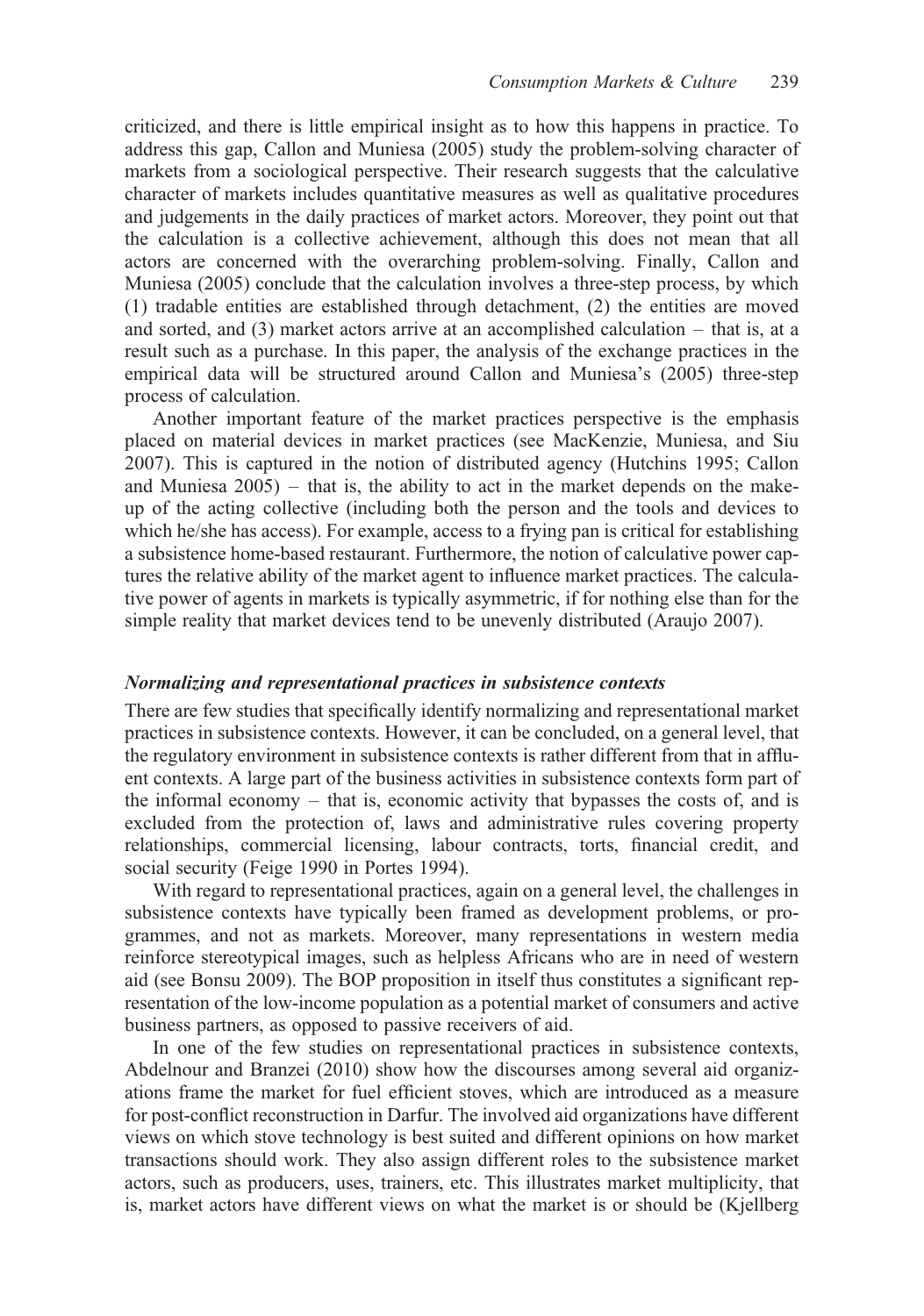and Helgesson 2007). However, market actors tend to, more or less explicitly, engage in the economic organizing and shaping of markets to see their understanding of the market realized. In the Darfur case, the aid organizations experimented (with varying degrees of success) with different alternatives for market transactions, including various subsidies and stove-rental alternatives. Abdelnour and Branzei (2010) conclude that one of the problems in the Darfur case was that the development organizations tended to under- or misrepresent the voice of the subsistence actors in ways that distorted or delayed the formation of market transactions. Over time, the organizations articulated different motivations as to why a market for fuel-efficient stoves needed to be established. Abdelnour and Branzei (2010) conclude that the development organizations had shifting funding priorities and that this influenced their actions in the market.

These results resonate with the proposition that all engagements to change markets are values based (Kjellberg and Helgesson 2010). Kjellberg and Helgesson (2010) suggest that market actors work towards linking what they perceive as "good" with what is "real" and propose that values can be introduced in markets through three modes of engagement: incorporation, reform, and representation. Incorporation involves adding new values to existing exchanges, and Kjellberg and Helgesson (2010) suggest that marketing is a likely means for this mode of engagement. Reform involves attempting to introduce new values to guide exchange practices, and this mode is suggested to be linked to public debate and involvement by authorities. Representation involves efforts to show that the market, in fact, is achieving something else than what is currently emphasized. Kjellberg and Helgesson (2010) suggest that the representation mode of engagement involves the influence of scientific work. The analysis of representational and normalizing practices in the empirical data will seek to uncover value bases and modes of engagement related to observed efforts to change markets.

# Research method

Two mid-size cities with considerable low-income populations, Dar es Salaam in Tanzania and Belo Horizonte in Brazil, provide the scenery for this ethnographic study of informal waste trade practices. The two cases provide an interesting comparison, as the informal waste trade practices in these cities have many similarities but at the same time represent different degrees of organization.

Field research was conducted for 4 weeks per site in autumn 2009 with research assistance from local non-governmental organizations. The research method chosen was market-oriented ethnography (Arnould 1994, 2006; Sherry 2008), with a focus on everyday practices in urban slums in the areas of packaging and waste recycling, media, and education. The interest in studying the informal waste trade from a markets-as-practices perspective emerged during the field research.

The following mix of methods was used for data-gathering: observation, interviews, taking photographs, and filming video clips (Sunderland and Denny 2007). Observation took place in various settings – people's homes, on the streets, in recycling and waste management facilities, (grocery) stores and marketplaces – and included "go-along" observation (Kusenbach 2003), that is, accompanying individual informants in their daily activities. Table 1 gives an overview of the collected data. Interviews included semi-structured interviews lasting approximately 1 h as well as ad hoc interviews lasting from 5 to 30 min. In addition to the ethnographic data, secondary data have been used for triangulation when available.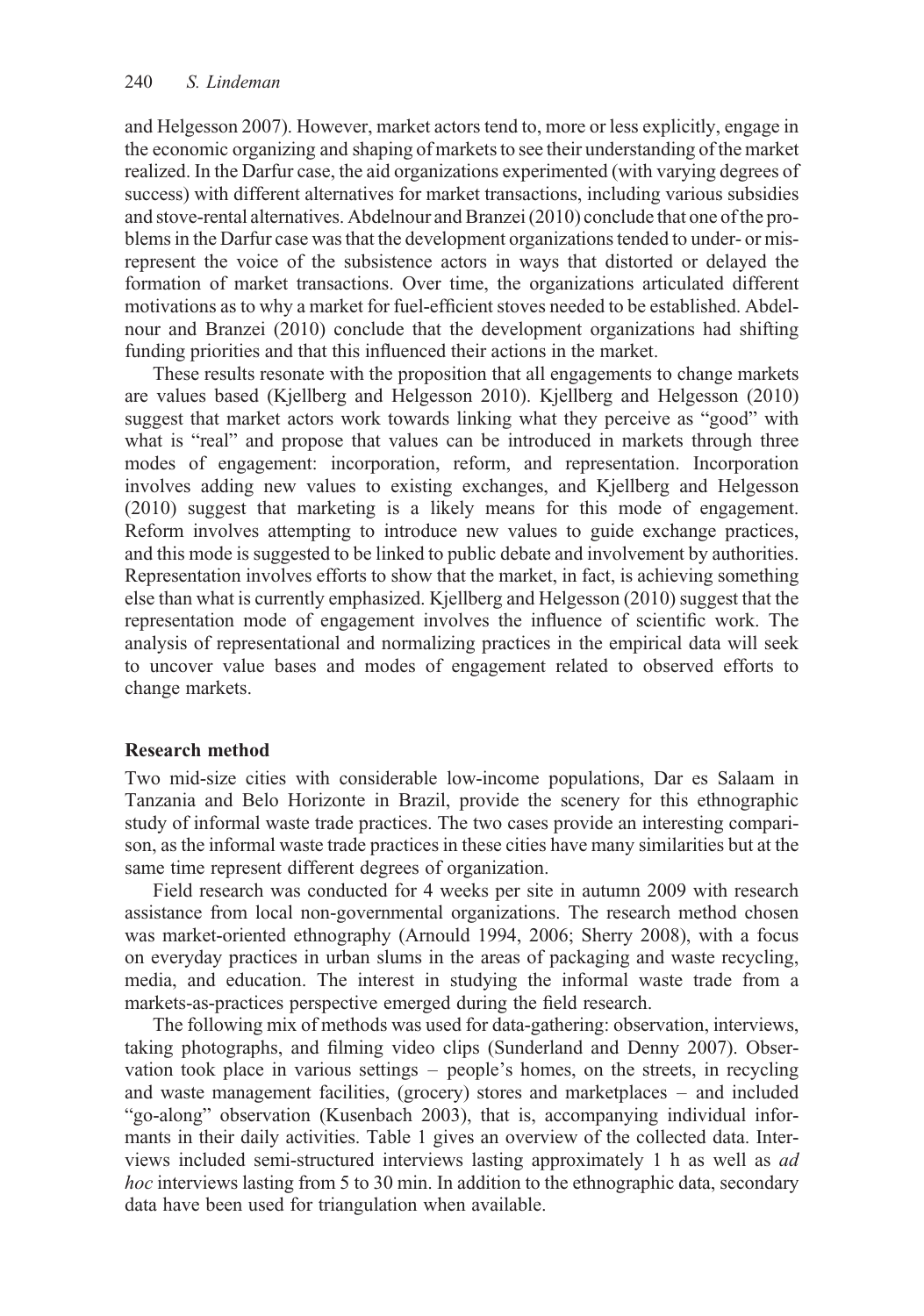| Data type                | Dar es Salaam, Tanzania | Belo Horizonte, Brazil |
|--------------------------|-------------------------|------------------------|
| In-depth interviews      | 10                      | 10                     |
| Expert interviews        | 6                       | 12                     |
| <i>Ad hoc</i> interviews | 30                      | 10                     |
| Photos (total/Nvivo)     | $3500 + / 140$          | $1000 + / 139$         |
| Video                    | App. $4h$               | App. $6h$              |
| Observation locations    | 8                       | 8                      |
| Field notes              | $\sim$ 30 pages         | $\sim$ 30 pages        |
| Memos                    | 7 pages                 | 6 pages                |

|  | Table 1. |  |  |  |  | Overview of the ethnographic data. |  |
|--|----------|--|--|--|--|------------------------------------|--|
|--|----------|--|--|--|--|------------------------------------|--|

#### Data analysis

After an initial data reduction (mainly reducing photos), the data were imported into a qualitative software package (Nvivo). Thereafter, the data were coded based on descriptive themes such as packaging, waste recycling, media, or education. The data on waste recycling were selected for this study.

Table 2 illustrates the four stages in the process of analysis. First, practices in the informal waste trade were identified, and different kinds of data (interviews, photos, etc.) referring to the same practice were linked together. Second, the identified practices in the data were grouped into exchange practices, representational practices, and normalizing practices following Kjellberg and Helgesson's (2006, 2007) model of market practices. At this stage, a check of the entire database (including data on media, education, and packaging) was made in order to make sure that no information, in particular concerning representational or normalizing practices, had been lost in the

|                                          | Descriptive codes for waste and recycling | Interpretative codes                          | Aggregate codes               |  |
|------------------------------------------|-------------------------------------------|-----------------------------------------------|-------------------------------|--|
| 1. Practices in<br>data                  | 2. Market practices<br><i>in theory</i>   | 3. Analysis of market<br>practices            | 4. Market dynamics            |  |
| Collecting<br>practices                  | Exchange practices                        | Stage 1: establishing<br>tradable entities    | Exchange-<br>practices-       |  |
| Sorting practices                        |                                           | Stage 2: movement, devices<br>and spaces      | dominated<br>dynamic          |  |
| Buying/selling<br>practices              |                                           | Stage 3: accomplished<br>calculation          |                               |  |
| Rule setting<br>practices                | Normalizing<br>practices                  | Organizing into new market<br>actor           | Diversified market<br>dynamic |  |
| Negotiation<br>practices                 | Representational<br>practices             | Modes of engagement in<br>markets: Reform and |                               |  |
| Discussion<br>practices                  |                                           | representation                                |                               |  |
| Training and<br>educational<br>practices |                                           |                                               |                               |  |

Table 2. The stages of analysis and coding (coding terminology follows Miles and Huberman, 1994).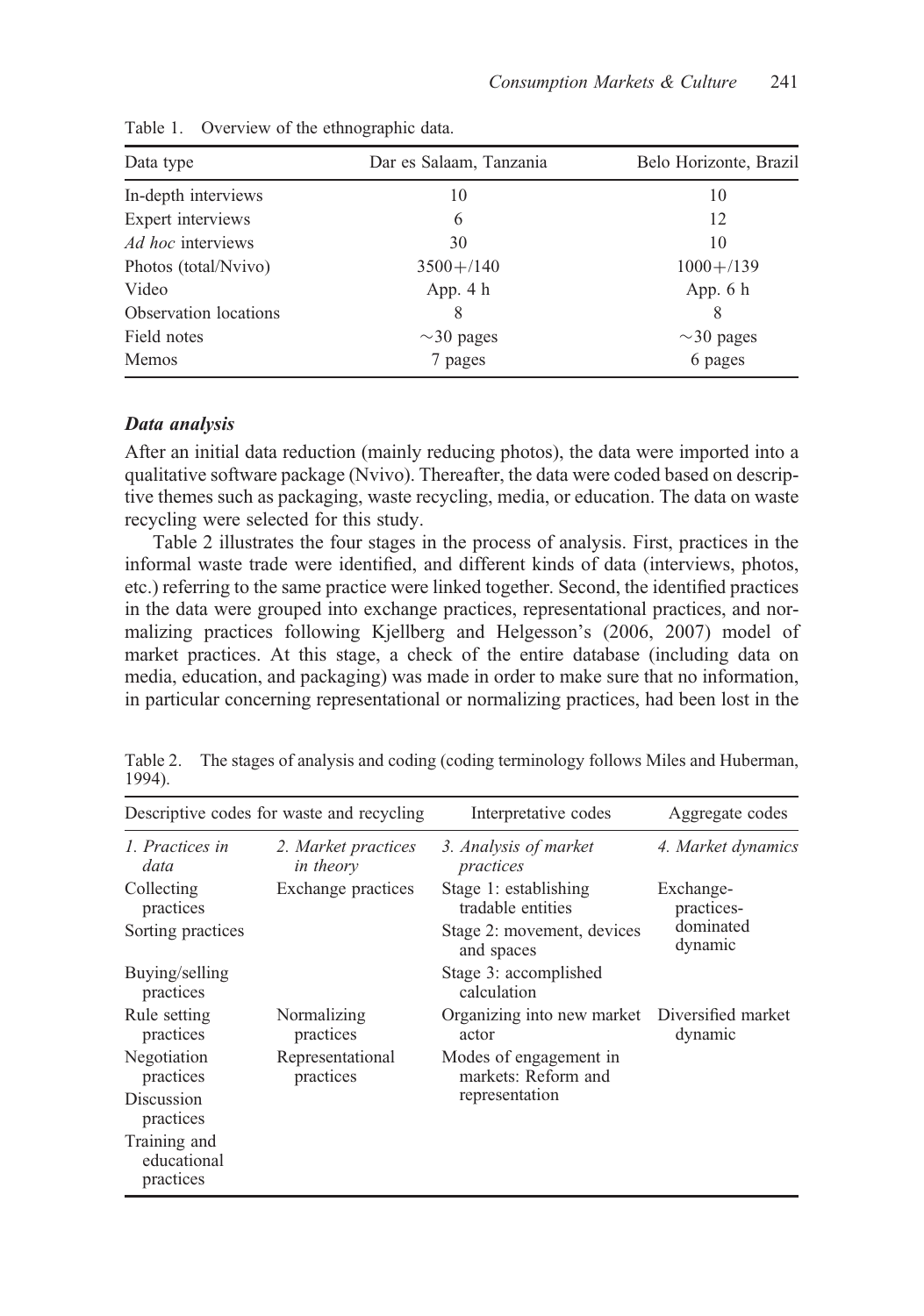initial thematic coding. There were overlaps between the groups (see Kjellberg and Helgesson 2007); for instance, I first coded the stigmatization of waste traders as both a representational practice and a normalizing practice. As the analysis progressed, it became clear that in this study this aspect is best addressed as a normalizing practice. Third, the exchange practices were analysed based on Callon and Muniesa's (2005) three-step process of calculation in market exchanges. The representational and normalizing practices were analysed based on Kjellberg and Helgesson's (2010) modes of engagement in markets. Finally, insights on the market dynamics of the two cases were gained.

Throughout the study, the analysis examined practices that occurred on a community level. As Kjellberg and Helgesson (2006) emphasize, it is important not to attempt to make distinctions between micro- and macro-levels, where, for example, normalizing or representational practices could be perceived as macro-level issues. It is through the focus and analysis of the concrete practices and how they are interlinked that the analysis can move from individual practices to the larger market as a bundle of practices.

# Market practices in informal waste trade

Despite representing different continents and cultural contexts, there are basic similarities between the informal waste trade in Belo Horizonte and Dar es Salaam. In both cities, the waste trade is built around micro-entrepreneurial activity. The waste collectors and middlemen operate as micro-entrepreneurs in a chain of activities through which materials are collected in the community and then sold onwards, eventually to industries that use recycled materials. This informal activity effectively complements formal measures to take care of waste, an issue that otherwise would cause significant problems in the communities.

# Exchange practices in informal waste trade

The analysis of exchange practices is structured around the three-step process of calculation in market exchanges (Callon and Muniesa 2005), which conceptualizes the "problem-solving" character of markets. The first step is to establish tradable entities through exchange practices; the second step focuses on the role of movement, devices, and spaces in establishing trade; and the third step involves arriving at an accomplished calculation, such as an agreement or result. The purpose of the analysis of the calculative process in the informal waste trade is not to make an overview or network mapping of the waste trade. Instead the analysis aims to gain a deeper understanding of how exchanges are linked to form a market.

# Establishing tradable entities through exchange practices

There are a variety of practices through which waste collectors collect their materials. In Dar es Salaam, a common practice is for waste collectors to walk from door to door in the poor neighbourhoods with rolling carts to collect household waste against a small fee.

- Which one [of the garbage disposal possibilities] do you use?
- Whichever comes first so as to be clean. For the van [city-formal] they inform us with their car while passing our street so that we know. For the trolley [informal waste collectors/subsistence entrepreneur], they knock on each door. The van comes twice a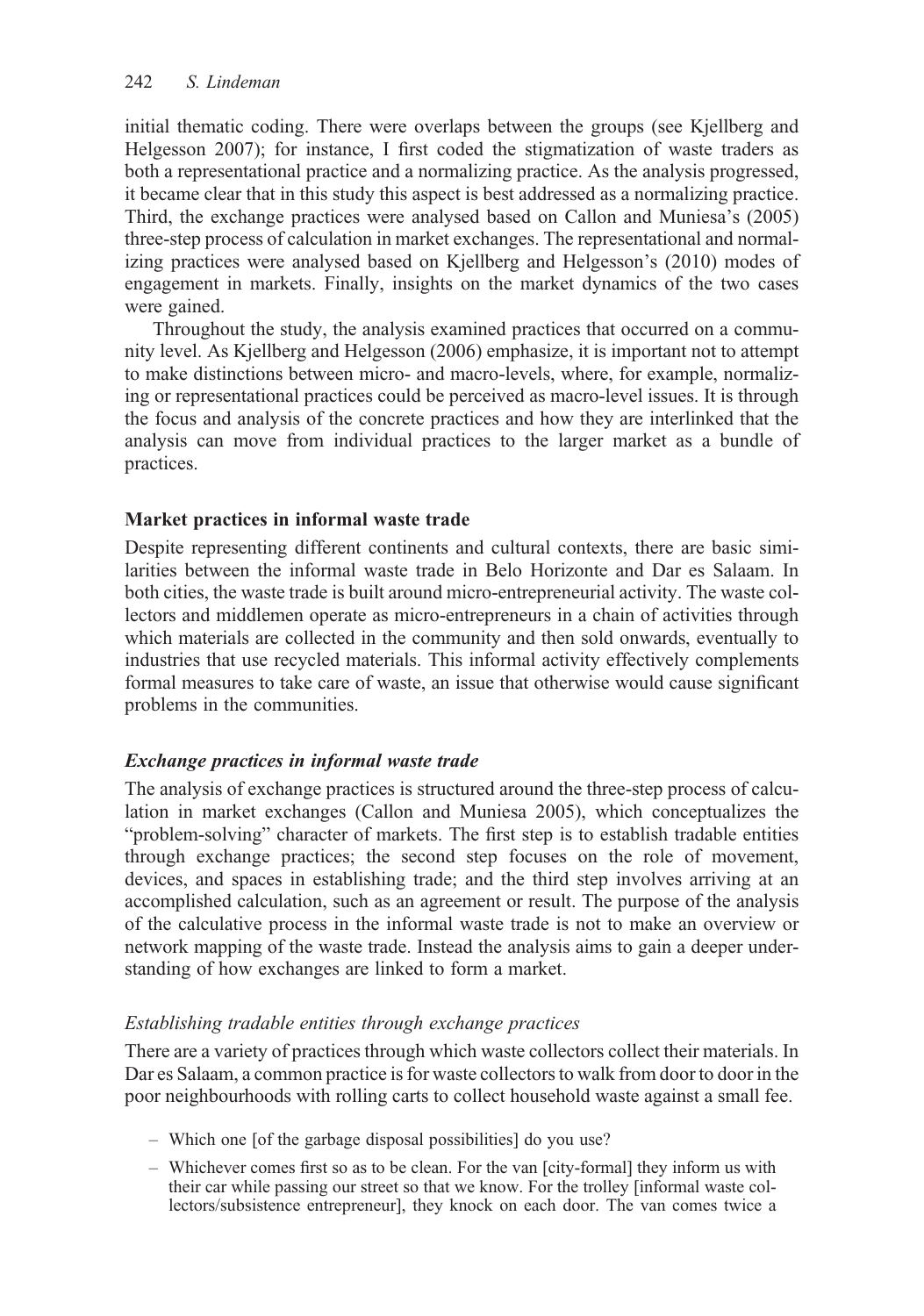week, the trolley almost all the days. If you have little package you can dump them daily.

- How much do you pay?
- Depends on how much you collect. From  $400-1000$  Tanzanian Shillings  $[0.2-0.5]$ euro]. (Interview with woman, head of household, Tandeka, Dar es Salaam, Tanzania)

The informal waste collection practice is embedded in the community and complements the formal system, as waste collection only twice a week would not be sufficient. Other practices for collecting materials include walking along roads to collect discarded bottles or cardboard, using large sacks or carts, or visiting industrial sites to collect rejected materials.

While some practices for the collection of materials involve monetary transactions, such as the household paying for garbage collection, others are done out of solidarity. In one of the households in Dar es Salaam, I observed that neighbours threw plastic bottles into the backyard of a private house. This was done out of respect for the old grandmother in the house, who they knew collected and sold plastic bottles. The data from Belo Horizonte indicate similar practices:

- I have a neighbour that collects paper and bottles. We put ours in a bag and give to him.
- Why don't you sell them yourself?
- I guess I never thought about it. I guess it's important that we also help him make some money. (Interview with woman, head of household, Belo Horizonte, Brazil)

The practices to collect waste as described earlier form part of the first stage in the market calculation process conceptualized by Callon and Muniesa (2005). They contribute to transform waste material from being "a problem in the household" or "litter in the streets" to being a tradable entity for the waste collector. Callon and Muniesa (2005) argue that in order for any trade to take place, a tradable entity needs to take shape, and suggest that this happens through detachment from one context or category, and gradual introduction into a new context or category. In the informal waste trade, "useless leftovers" are detached from the context of "garbage" and introduced, through a variety of exchange practices, as "sellable materials" in the context of "informal waste trade".

Another feature of the first stage of the calculation process is that entities need to be related and compared with one another based on some common organizing principle (Callon and Muniesa 2005). The waste collectors all know (or learn) which materials they prefer to collect; hence, a common organizing principle could easily be observed: materials are bought separately at different prices by weight. The waste is thus always sorted based on the material, such as plastics, nylon, metal, cardboard, and glass. As a consequence, waste collectors typically collect only waste that they can sell, and prefer materials with higher prices. For instance, thin plastic bags are a pervasive problem in many countries because they cause various environmental problems. Although banned by law, thin plastic bags are still used and, because of their light weight, there is no incentive for waste collectors to collect them.

This analysis shows that waste collection exchange practices are guided by a common organizing principle and that they implicitly execute a process through which tradable entities are formed. The data did not indicate any differences between the two cases in the first stage of the calculative process.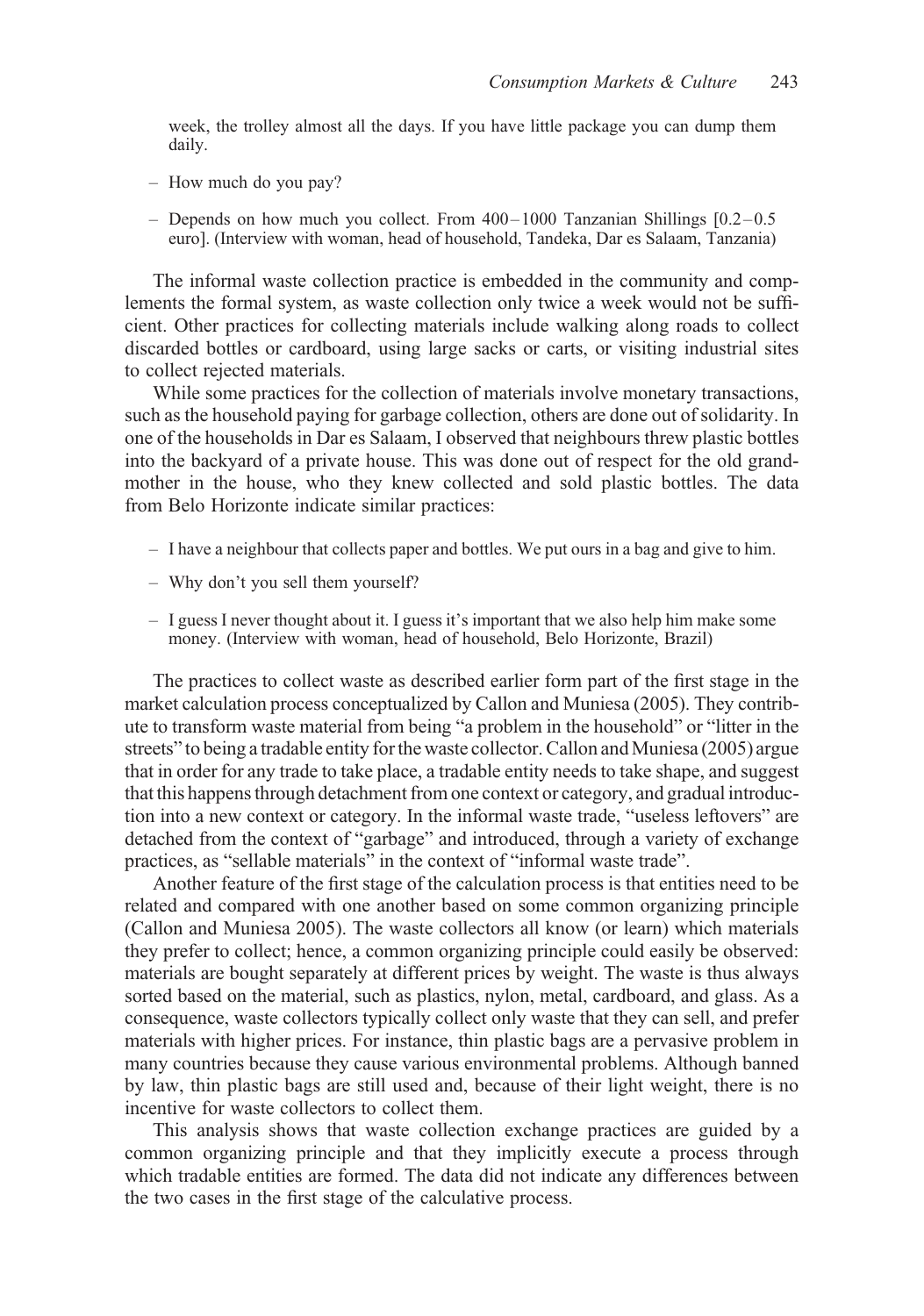The role of movement, devices, and spaces in informal waste trade exchange practices Callon and Muniesa (2005, 1231) state that "an economy of calculation is precisely an economy of movements." The informal waste trade practices involve a lot of movement. Waste collectors typically roam the neighbourhoods to collect materials, using either carts or large sacks to transport the material in. Transportation is a key challenge and only few have access to mopeds, cars, or trucks.

Once a tradable entity has been identified and detached, that is, become tradable, the second stage of the calculation process involves moving the tradable entity to a potential buyer. This movement can be an electronic transfer of information, as in contemporary financial markets. However, in the informal waste trade, the movement is manifested physically. For example, there is significant movement around a neighbourhood waste dump in Dar es Salaam. The waste collectors who sell to the waste dump entrepreneur move around the city and then come to unload at the dump. The buyers come with their trucks when enough material has been gathered. The waste dump entrepreneur describes his daily routine as follows:

I normally start early in the morning around 6:00 am and wait for those who are selling waste materials and sometimes I collect myself. I measure the materials and sell them on Saturdays and Sundays after phoning the customers. It is very easy to collect these materials because the entire neighbourhood depends on this dump. (Interview with man, waste dump entrepreneur, Dar es Salaam, Tanzania)

In addition to movement, the research on market practices emphasizes the role of calculative devices and calculative spaces because they frame what people can and cannot do (Mackenzie, Muniesa, and Siu 2007; Cochoy 2008; MacKenzie 2009). The transportation device that the waste entrepreneurs have access to, such as a sack, cart, or truck, signals the level at which that person can act. The waste collectors who have access to carts are better off than those who only have access to sacks, and so on. Moreover, those who have access to cars or trucks can operate with larger amounts of materials and cover larger areas.

Compared with the waste collectors, the waste dump entrepreneur in Tanzania has access to a scale, control over the dump area where materials can be sorted and stored, and a mobile phone with important contacts (Figure 2).

...for the people who are buying waste product from me weekly, I always phone them and they usually come with their trucks to buy. There is one person who buys only plastic and another one buying bottles and iron sheets. They pay the cost of transportation themselves. (Interview with man, waste dump entrepreneur, Dar es Salaam, Tanzania)

In Belo Horizonte, the waste collectors have access to more calculative spaces and devices compared with the waste collectors in Dar es Salaam. The managing director of Asmare, the association of waste collectors, describes their waste collecting practice as follows:

Each one goes to the street, takes his material, each one has his box, each one puts materials inside the box, separates the material because each material has different value. [...] He earns based on production. If he doesn't produce anything, he doesn't earn. None of them have employment relationship [...] After separation the material is compressed into a burden and weighed... they [waste collectors] receive payment depending on the weight of burdens they compress that day. [Handling the compression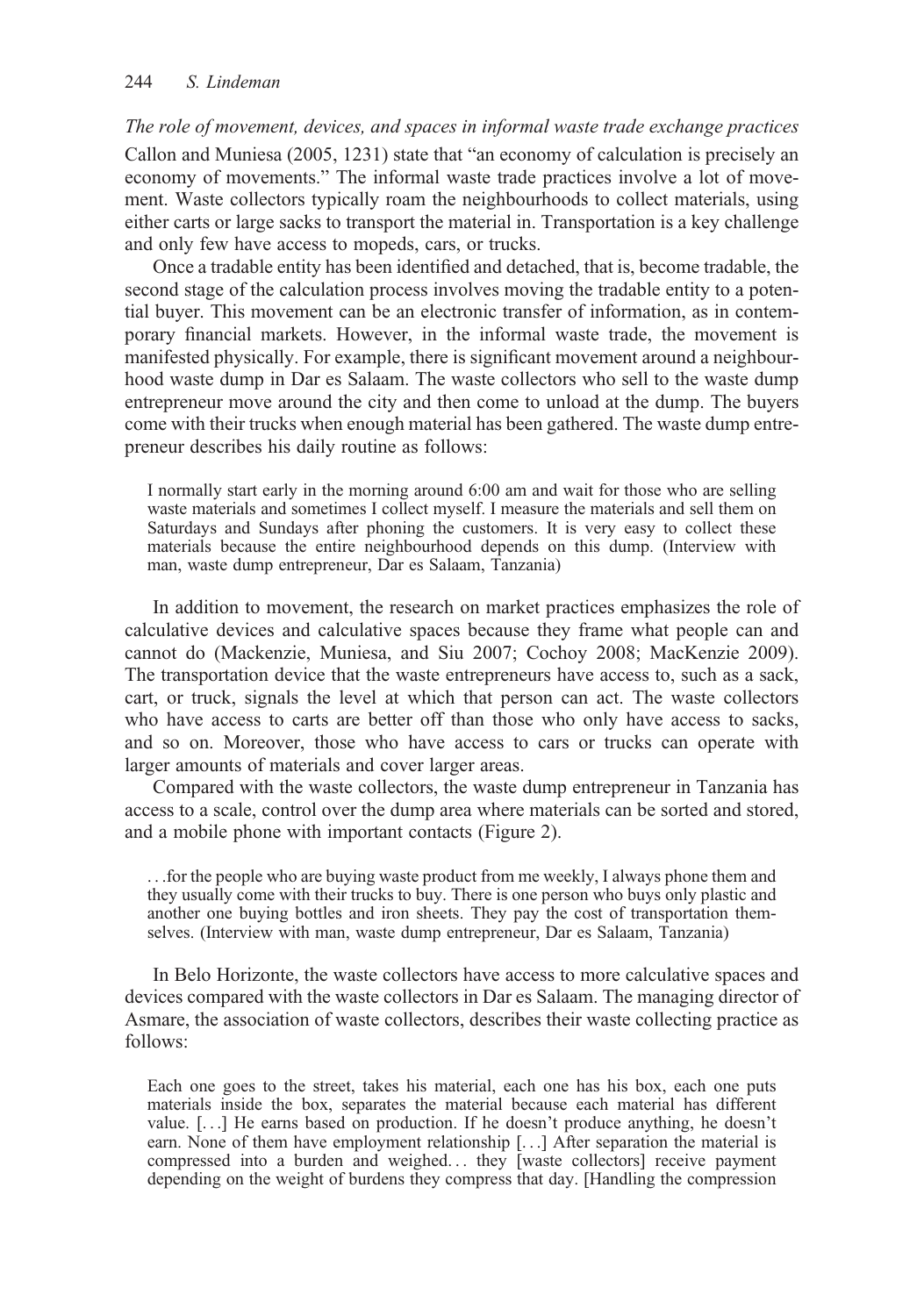

Figure 2. Waste dump entrepreneur with calculative devices: mobile phone and scale, Dar es Salaam Tanzania.

machine is done by a separate person employed by Asmare.] (Interview with man, manager of Asmare, Belo Horizonte, Brazil)

The waste collectors that are members of Asmare have individual access to carts. In the Asmare warehouses, each collector has his or her own space where they can sort and store the materials they have collected. Asmare has a machine that compresses the materials into burdens and then weighs them, and the collectors are paid according to the precise weight. Weighing has often been described as a critical point in subsistence trade where buyers dominate. The buyer who controls the scale is often reported to tamper with the scale so that sellers get less money (Figure 3).

This analysis suggests that movement is central in exchange practices and that access to devices and spaces frame the ability of market actors to act in the market. The analysis of the second stage of the calculative process indicates differences between the cases, because the waste collectors in Brazil have access to more calculative devices and calculative spaces than the waste collectors in Tanzania.

#### Accomplished calculation: the sales situation

Callon and Muniesa (2005) suggest that the third step in a calculation process is obtaining a result: an accomplished calculation. This result can take many forms – for instance, a sum, an evaluation, or a choice. The analysis of the third step of the calculation process in these cases will focus on the actual deal between buyer and seller, where the price the seller gets is the result of the accomplished calculation.

In Tanzania, the prices for recycled material fluctuate. One waste trader reflects on this issue as follows:

...there is not much competition in this business. Most of the people fail due to price fluctuation. But I have managed, because I don't care about price fluctuation like other people do. (Interview with man, waste trade entrepreneur, Dar es Salaam, Tanzania)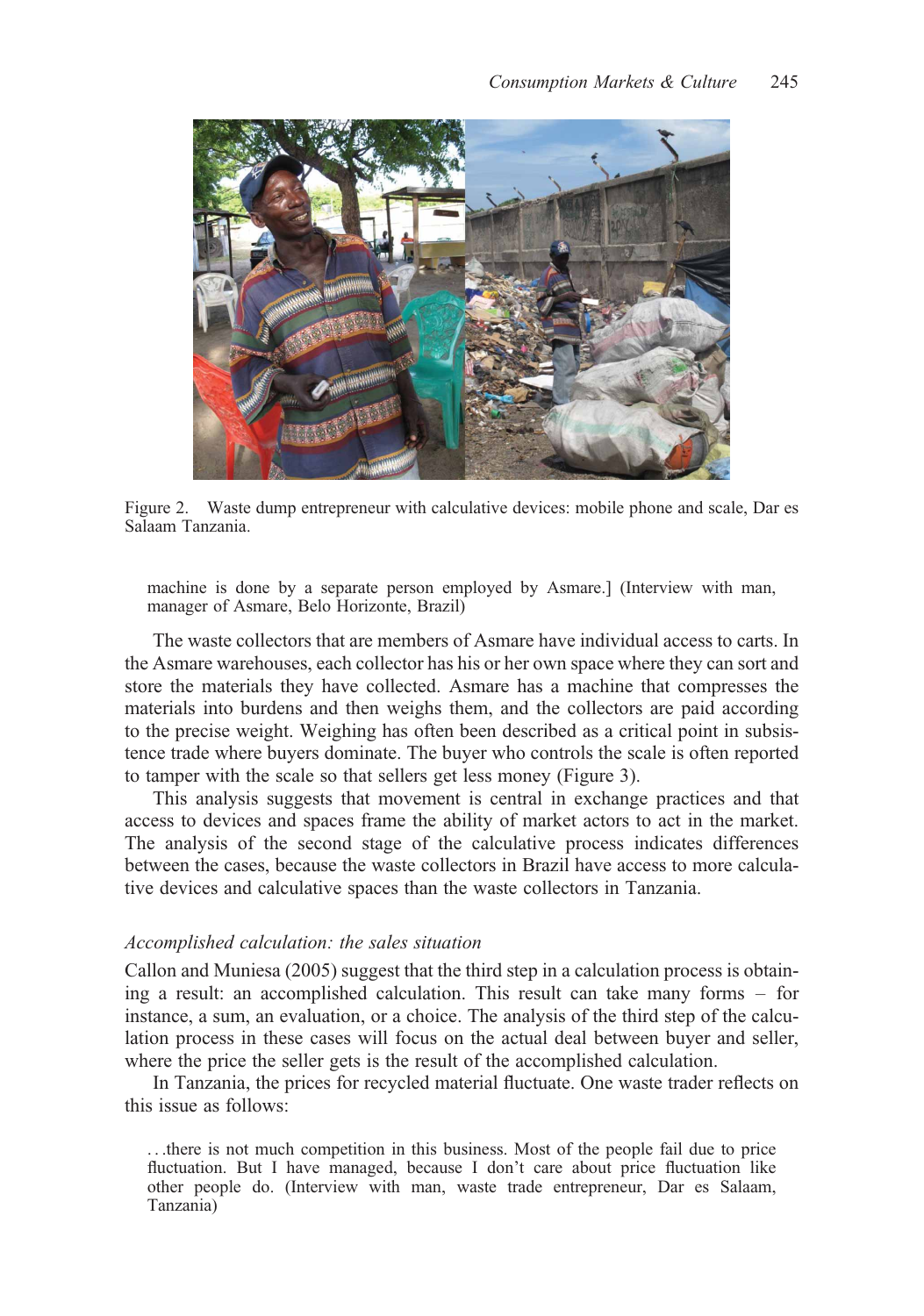

Figure 3. Asmare warehouses: calculative spaces for sorting the waste material, Belo Horizonte, Brazil.

Another waste trader in Dar es Salaam explains his challenges to sell waste material as follows. First, his buyers will buy materials from him only by tonnes. This means he has to collect large amounts of materials – it takes him months before he has gathered enough. During this time, he is constantly worried that someone will steal his piles of materials since he does not have a safe place to store them. Second, he has to transport the materials to the buyers, which means he has to rent a truck, and for this he needs to have money saved upfront, which is not an easy in subsistence conditions. Finally, once he actually goes to the buyers, he does not know at what price they will buy, but he will be forced to sell since he cannot rent a truck twice.

These examples illustrate an asymmetry of calculative power in favour of the buyer, who is able to impose their framing of an exchange onto other agents. In the practice described earlier, the conditions for the trade are set by the waste buyers. The waste seller has to accept the conditions if he wants to do business. In Belo Horizonte, on the other hand, there has been a shift in the calculative power as Asmare has bundled together the produce of the waste collectors. United into one market actor, the association, the waste collectors are able to negotiate prices and sell materials in larger quantities to industrial buyers.

The analysis of the exchange practices in the informal waste trade in Dar es Salaam and Belo Horizonte has shown that in the first stage of the calculative process, where waste is transformed to tradable materials, there are no significant differences between Dar es Salaam and Belo Horizonte. However, the findings concerning the second and third phases of the calculative process suggest differences with regard to the access of waste collectors to calculative devices and spaces, and thereby to calculative power. The following section will discuss the reason for these differences by focusing on representational and normalizing practices.

#### Normalizing and representational practices in the informal waste trade

The data suggest that the situation in Belo Horizonte in the late 1980s and early 1990s was in many ways similar to the situation in Dar es Salaam in 2009: a situation where waste trade is very informal and self-organized, and the waste collectors are at the very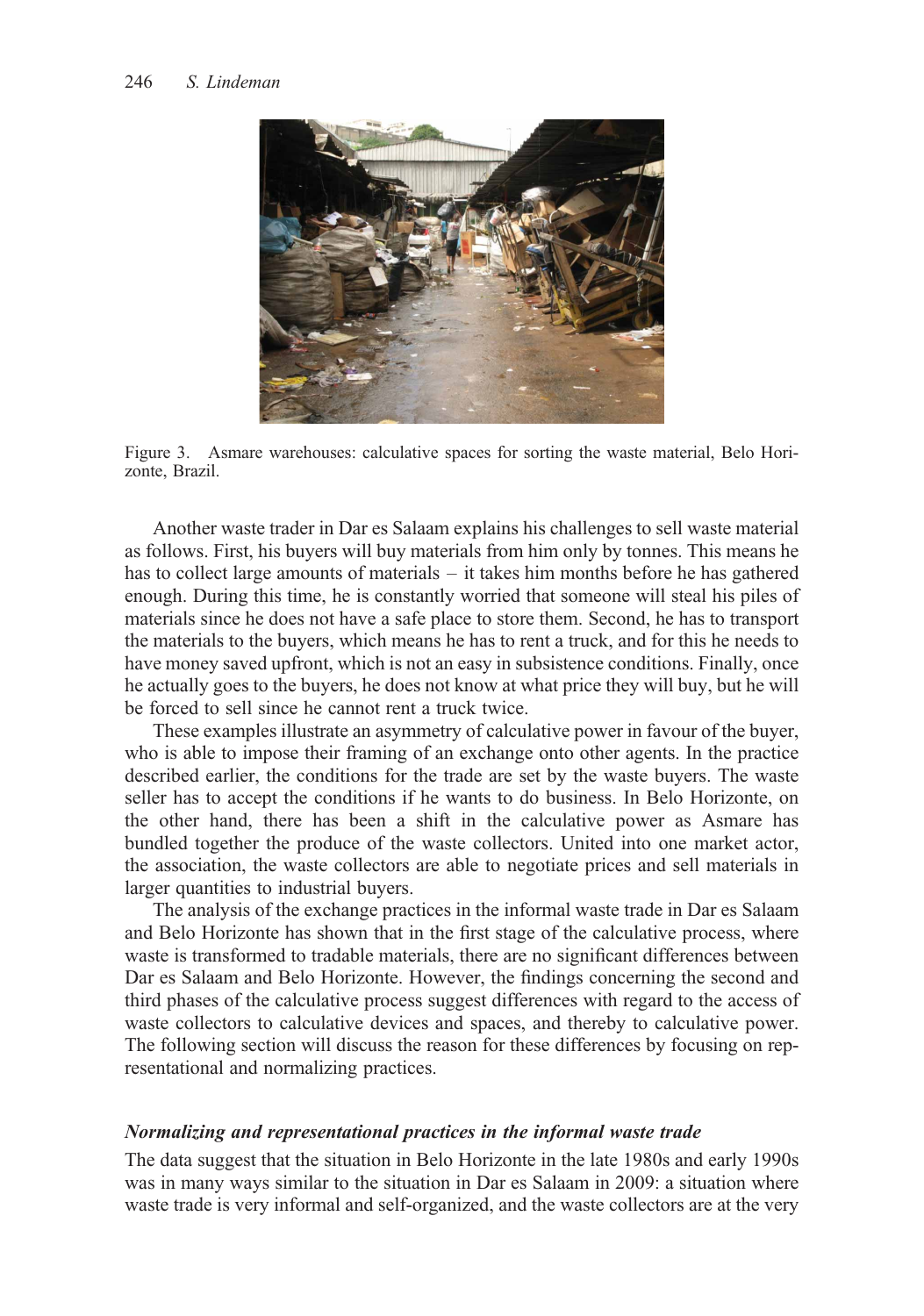low end of the social spectrum. For example, the police in Belo Horizonte used to harass the waste collectors:

It was hard. The police used to treat us like bandits. They used to throw cold water at us, beat us. They said we were getting the streets dirtier. They didn't see us as they see us today, they didn't see that we were cleaning the streets. In the 1980s, the collectors used to live in cardboard houses, and they [the police] used to put fire to our houses. (Interview with woman, waste collector, Belo Horizonte, Brazil)

In Dar es Salaam, subsistence entrepreneurs are experiencing similar police harassment, although perhaps not as violently. According to national law in Tanzania, enterprises must be registered with the authorities, although it is not realistic that subsistence entrepreneurs such as the waste traders would register. Therefore, they are in a sense "illegal," which provides the police with a justification for intervening. Although the informal waste trade is an embedded part of the poor communities in Dar, it is still highly stigmatized.

There are people despising the job of collecting waste material because they feel that people who are doing such business are crazy and they have mental problem but it is not true because so far I have got a lot of benefits from this business. (Interview with man, waste dump entrepreneur, Dar es Salaam, Tanzania)

Due to the stigmatization of the waste trade, this entrepreneur, who in local terms runs a very profitable business, lives a double life. His house and the waste dump where he works are on opposite sides of Dar es Salaam. His family and neighbours do not know in which line of business he works. He leaves home well dressed, but then changes clothes at some point during his daily bus journey to and from work at the waste dump. These practices indicate the difficulty of working in the informal waste trade when it is highly stigmatized.

The change in Belo Horizonte started in 1987, when a church-based charity, Pastoral de Rua, encouraged waste collectors to meet in their facilities and gradually to organize (Dias 2009). In 1990, the waste pickers association Asmare was formed. Through Asmare, previously individual waste collectors gradually merged into one market actor, and collectively started challenging the dominant demeaning norms concerning the informal waste trade. In doing so, they engaged in practices beyond the everyday waste trade exchanges.

These new practices included waste collectors gathering in meetings to discuss the informal waste trade, and later on engaging in discussions with the city authorities, with the support of Pastoral de Rua. The waste collectors demanded the right to work in the city and an end to police harassment. The discussions with the city authorities eventually led to the city initiating a programme concerning waste trade, where Asmare was an official partner (Dias 2009). A critical element in the discussions among the waste collectors and between Asmare and the city was how to view the informal waste trade. These practices thus constituted new representational practices that contributed to produce an alternative image of the informal waste trade.

The efforts by Asmare to engage in discussion with the city about how the informal waste trade should be organized resonate with the reform mode of engagement in markets suggested by Kjellberg and Helgesson (2010). The waste collectors demanded to have the right to work and to be granted warehouses with sorting and measuring facilities. These demands suggest that the waste collectors wanted the waste trade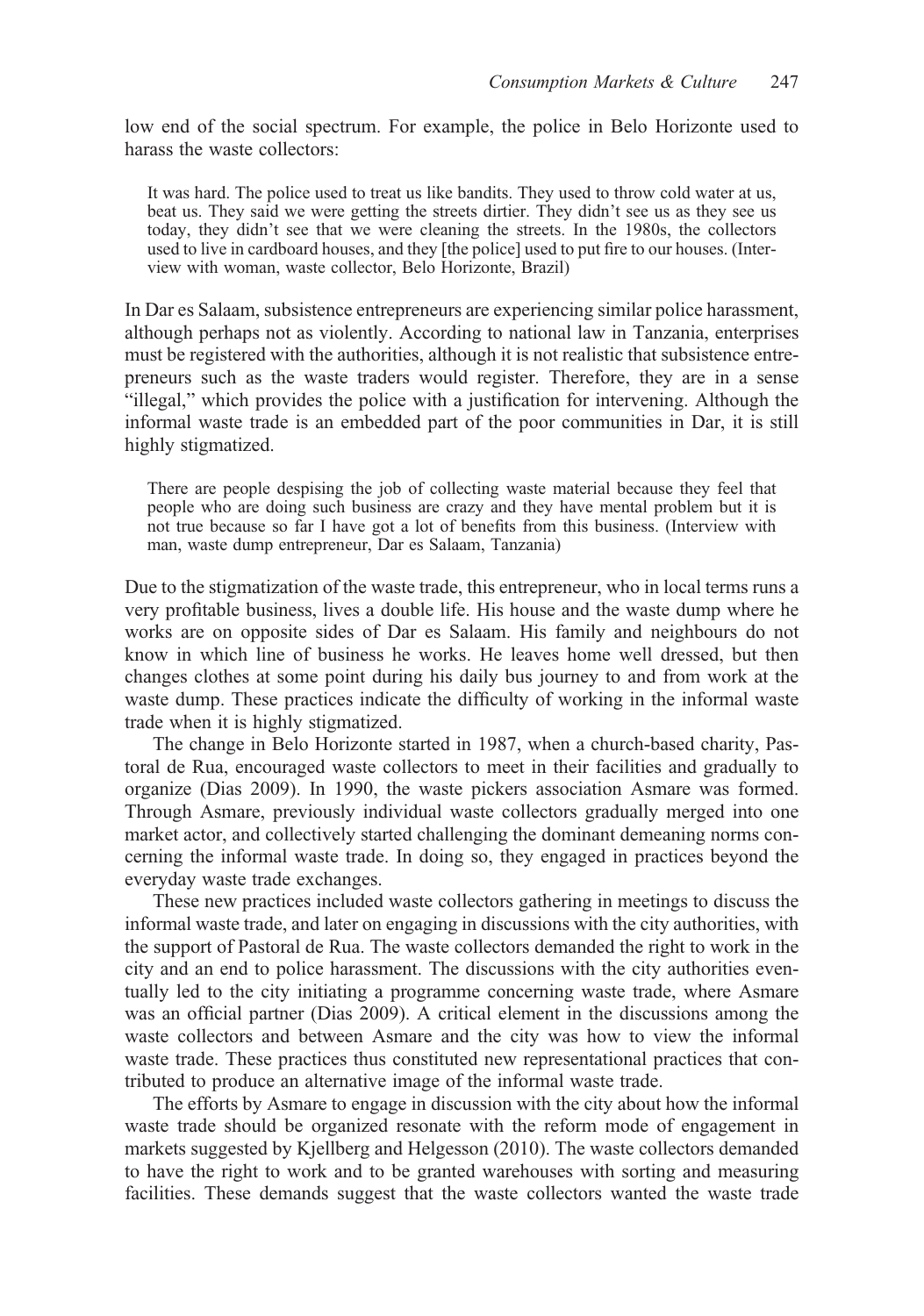organized to manifest their human dignity. These demands were subsequently met in 1994 (Dias 2009). As the analysis of the exchange practices has illustrated, this increased access to calculative devices and spaces increased the waste collectors' calculative power. Moreover, the access to warehouses also made it possible for the waste collectors to work in a safe environment (not exposed to stealing or hassle) and to work in a more dignified way:

- Comparing your life now and 29 years ago, has it gotten better?
- Yes ... In everything. I didn't know what it was to be a citizen and have citizenship. We didn't know what were our rights and our duties. Today we know. We all have dignity today because of Asmare. (Interview with woman, waste collector, founding member of Asmare)

Kjellberg and Helgesson (2010) note that the process of market-shaping typically involves attempts at introducing several values. The data suggest that the change process in Belo Horizonte also involves the introduction of the value of environmental sustainability. The waste collectors challenged the dominant view of the waste trade as a problem and disgrace in the streets, and pointed out that they were keeping the streets clean. This way of looking at the market resonated with various other market actors, who value environmental sustainability. For example, high-status organizations such as the UN gave attention to Asmare due to the environmental consequences of their activities.

We got even more respect when I was invited to speak at the UN, in the name of Asmare. I went there and just spoke for five minutes, but that changed everything. People started to treat us differently. (Interview with woman, waste collector and founding member of Asmare, Belo Horizonte, Brazil)

While the practices of collecting, sorting, and selling waste remain roughly the same, the trade was now represented as recycling and doing an important job for the environment. This way of changing the perception of what the market does resonates with the representation mode of engagement suggested by Kjellberg and Helgesson (2010). The fact that environmental sustainability was a shared value among several market actors appeared to enable its introduction in the market. For example, as part of the official programme on waste trade, the city organized workshops in the community, such as in schools, where waste trade was represented in a different light: as an important job done for the environment. Later on, when Asmare introduced training for new waste collectors, one module focused on the role of waste collecting in protecting the environment and why recycling is important.

In the Dar es Salaam data, there are no indications of efforts to redefine the informal waste trade that corresponds to the development in Belo Horizonte. It was difficult to detect any discussions or representations concerning how to view the informal waste trade. Furthermore, the data did not suggest any organization among waste traders, or any efforts by individual waste traders to go beyond their everyday exchange practices.

The formation of Asmare resulted in new normalizing practices. As mentioned in the analysis of exchange practices, there are clear rules as to how Asmare waste collectors work; each one has a sorting box and gets paid according to the burdens they compress. The rules for members in the association also go beyond disciplining the exchange practices: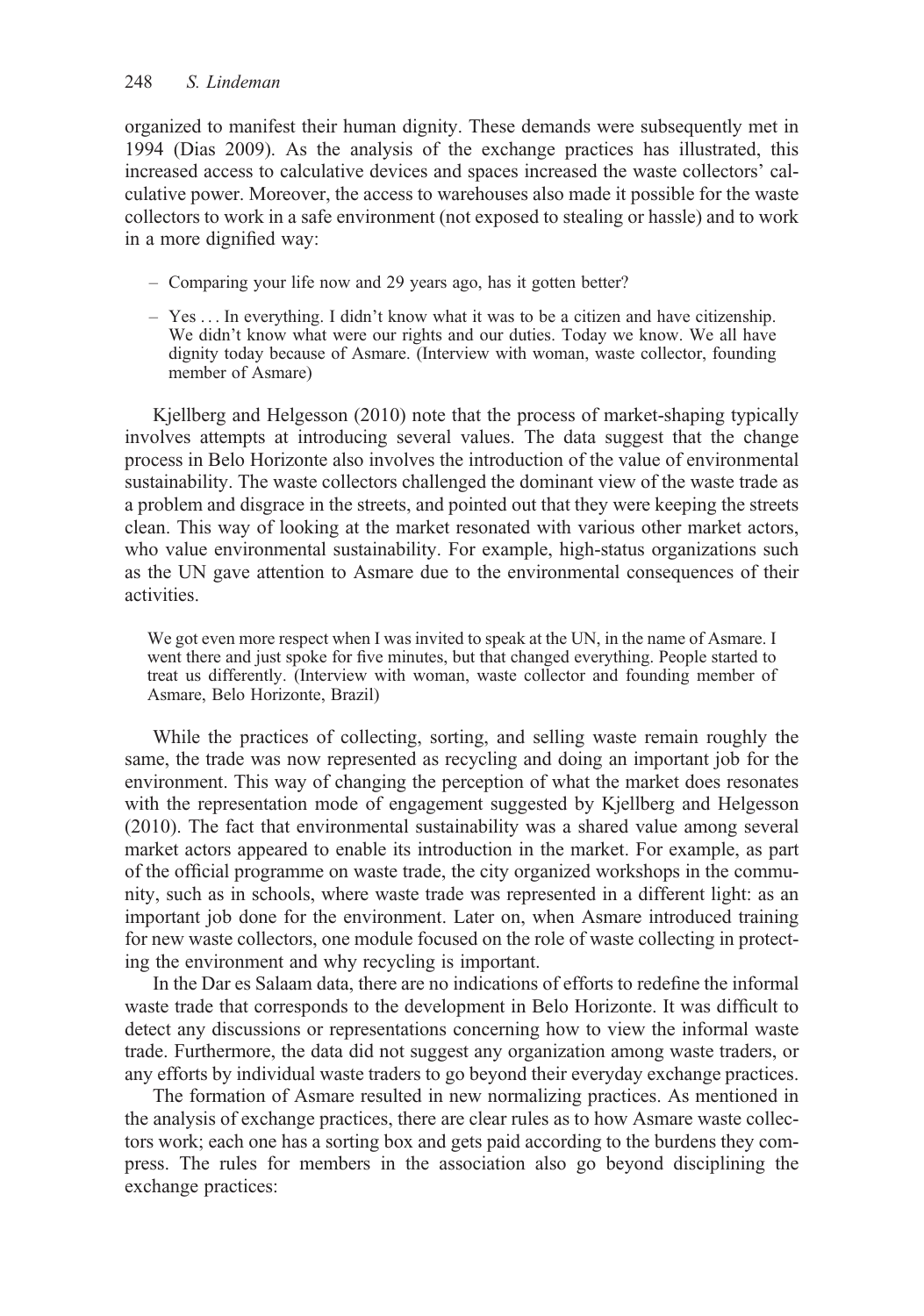If you want to be part of an association you have to have rules. Here, at Asmare, the collectors can't use drugs, can't live on the street, have to go to home every day, and have to have their kids in school. A few years ago, we got day care for the collectors' kids. (Interview with woman, waste collector, Belo Horizonte, Brazil)

Through the rules for members, Asmare can influence both the exchange practices of their members and other areas of their lives. The membership of Asmare grew from 31 waste collectors in 1993 to 380 in 2009 (Dias 2009). With increased membership, Asmare's normalizing influence over exchange practices increased. Interestingly, the influence of Asmare soon spread beyond its direct members. Through various representational practices, such as presentations and speeches, Asmare's way of doing things became the benchmark throughout the city and later even nationwide. Also, several similar waste collectors' associations were founded.

- Are there other organizations like Asmare?
- Several, in other cities. But Asmare was the first. We spoke of our experiences in other cities so they started associations like ours. (Interview with woman, waste collector, Belo Horizonte, Brazil)

In the Dar es Salaam data, no practices can be identified that discipline the exchanges as the membership rules of Asmare do in Belo Horisonte. Instead, the exchange practices in Dar es Salaam tend to be framed by the market actor with more calculative power in that specific exchange. While there clearly were established practices, including a common understanding of how things are done, that is, social norms (see Ostrom 2000), the data do not indicate any separate practices specifically aimed at normalizing the informal waste trade. Thus, the exchange practices are linked to social norms, and it seems that actions are disciplined socially in the social networks, due to the mutual dependence on such networks (see Viswanathan, Sridharan, and Ritchie 2010).

There are nonetheless many problems with cheating and distrust, suggesting that the ability of social networks to enforce rules in markets that expand is limited. For example, while there are sales contracts in formal economies, in Dar es Salaam the waste traders have to rely on oral agreements. In these instances, individuals with more calculative power can exploit the situation. Moreover, I observed that in Dar es Salaam, actors were particularly vulnerable and exposed to cheating in the borderland between the informal and the formal system. It seems as though the exchanges within a certain community function fairly well because there are social networks that discipline practices. However, when trade is done outside the community, there are fewer ties through social networks. North (1991) recognizes this problem and points out that as markets expand outside communities with dense social networks, there is an increase in transaction costs. The social network needs to be replaced by other forms of governance and this requires more resources for measurement and enforcement. In the absence of state enforcement, the effectiveness of informal governance in lowering costs of transaction varies widely (North 1991).

#### Market dynamics in the informal waste trade cases

Given the observed differences in market practices, the two cases of informal waste trade analysed earlier could be interpreted as representing different degrees of market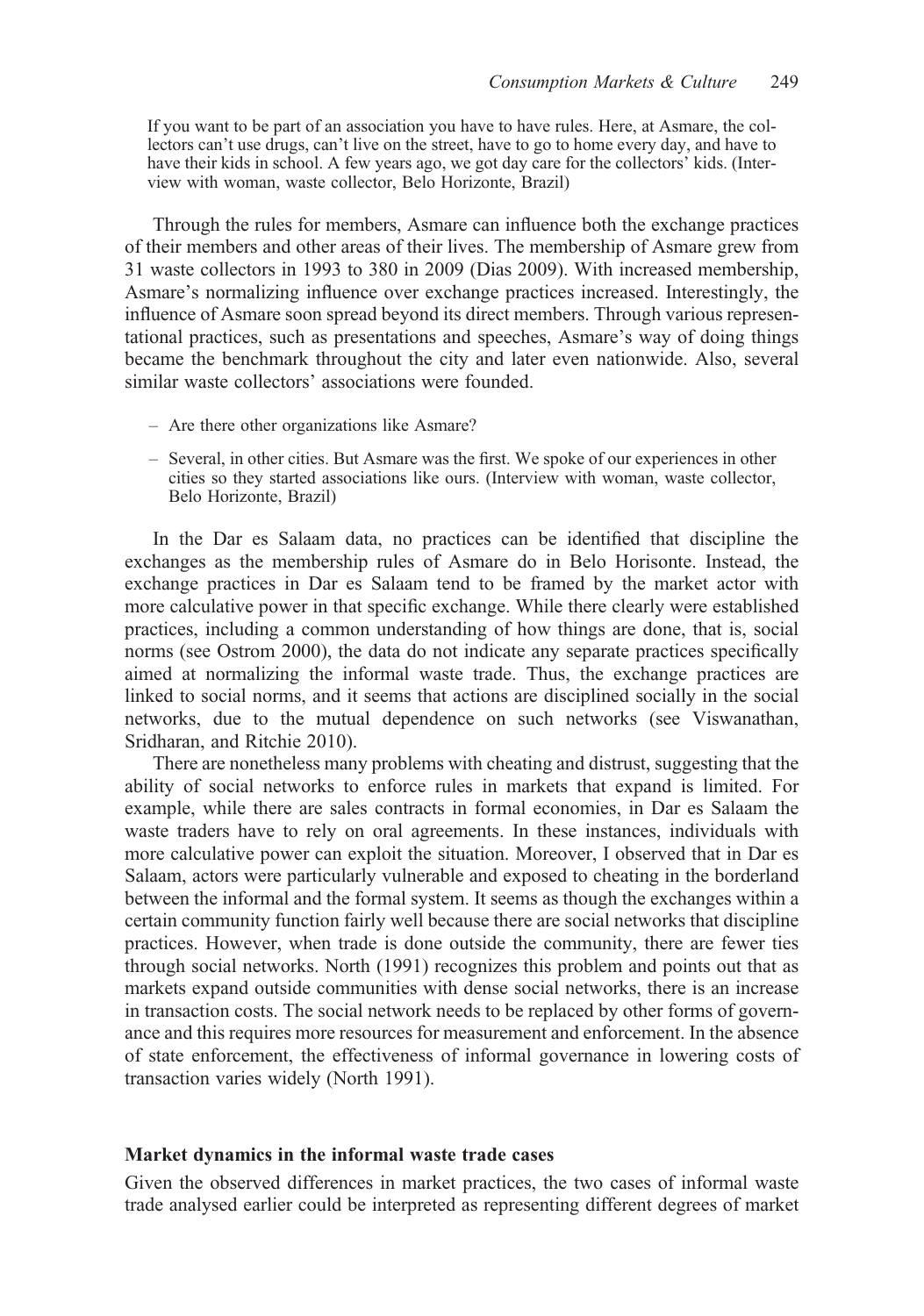realization. While both cases show exchange practices that link up to form a system of trade, there are significant differences with regard to the normalizing and representational practices linked to these exchange practices.

In Dar es Salaam, the informal waste trade is dominated by exchange practices and there is a lack of normalizing and representational practices that link to these exchange practices. The essence of representational practices is that they make possible a discussion or expression of what the market is or should be. However, such a discussion or expression could not be identified in the Dar es Salaam data. There were no observable efforts made to represent the exchanges as part of a market or some other form of economic governance system. Concerning normalizing practices, the analysis suggests that market actors with more calculative power exercise this power to frame the conditions for individual exchange situations – for example, waste buyers that impose conditions for purchasing on waste collectors. The waste collectors, on the other hand, were unable to make their interests count in framing these exchanges. Moreover, the waste trade practices were observed to be guided by social norms, in that there were common understandings concerning how things should be done, as seen in the example of people giving their plastic bottles to a grandmother who collected and sold them, to show their respect for older people in the community. The social norms thus regulate how people act, and this is enforced through social networks. However, in my interpretation of the findings, I make a distinction between social norms and normalizing practices. In all practices, people need a common understanding of how to act, which is a social norm; otherwise there could be no practices. Social norms are thus part of practices. A normalizing practice, on the other hand, is a separate practice that is specifically aimed at disciplining exchange practices, such as the formulation and follow-up of membership rules of the Asmare association. For these reasons, I understand the Dar es Salaam case as an exchange-practice-dominated dynamic with a lack of normalizing practices.

Furthermore, I could not find any evidence of efforts to change the informal waste trade in Dar es Salaam. While the waste trade is dynamic with regard to the vibrant exchange practices taking place, there appeared to be no efforts to change the status quo, and the power relationships appeared to be quite settled. This might be an indication of a state of stagnation, which keeps people in poverty in subsistence contexts. This remains a speculative reflection, since the lack of longitudinal data prevents me from further elaborating on this.

The Belo Horizonte case, on the other hand, provides an interesting comparison as the data suggest it has changed from an exchange-practice-dominated dynamic towards a more diversified market dynamic. This study has shown that the change towards a more diversified market dynamic in the Belo Horizonte case involved the linking of specific representational and normalizing practices to the ongoing waste exchange practices. The representational and normalizing practices that were identified in the Belo Horizonte data are rather different from the practices identified in northern European studies of market practices. The representational practices are not manifested as, for example, a power point presentation of market shares, but rather as a community meeting where the issues of everyday exchange practices are discussed. These practices influenced the exchanges significantly, resulting in the waste collectors gaining access to warehouses with sorting and measuring facilities, among other benefits. Although the general context may be the informal economy, normalizing practices can be manifested in different ways, such as membership rules as in the Belo Horizonte case. What appears to be particular for market formation in subsistence contexts is that normalizing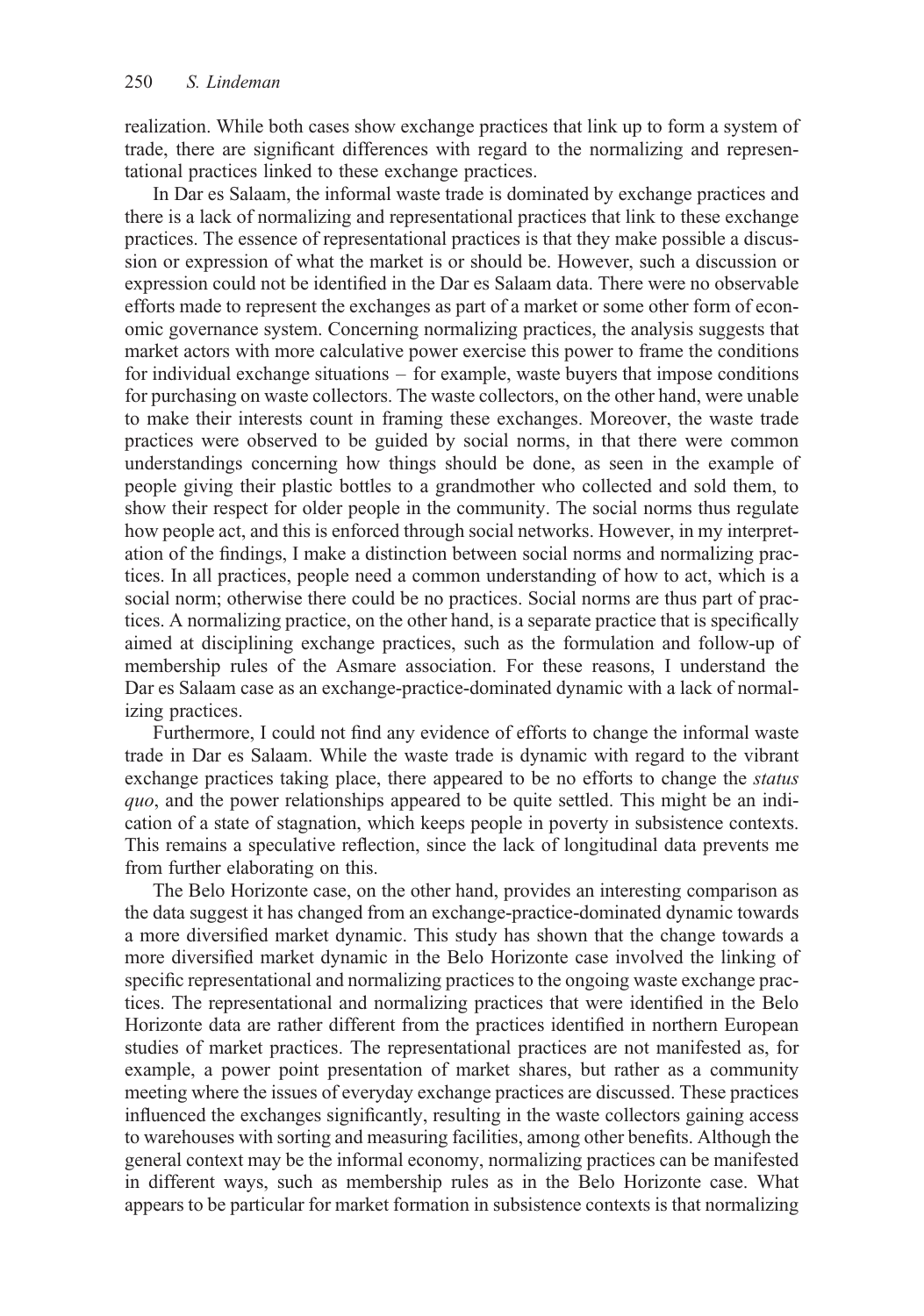practices typically involve rule articulation (as opposed to changing existing rules) as a part of the process from informal towards more formal arrangements. The analysis of the market practices indicates that there is ongoing interaction between the market practices in the Belo Horizonte case, which is a diversified market dynamic.

Moreover, the findings indicate that the increased extent to which normalizing and representational practices were linked to exchange practices in the Belo Horizonte case required organizing efforts – in this case, the Asmare waste collectors' association. These findings suggest that market formation in subsistence contexts may be closely related to efforts of collective action. In a study of collective action in the slums of Lima, Peru, Almirall (2009) found that collective action may arise following an emergency or threat (such as the difficult situation of waste collectors in Belo Horizonte in the 1980s), and that social exclusion (such as the stigmatization of the waste collectors in Dar es Salaam) may effectively hinder collective action.

### Implications for conceiving subsistence markets as practices

The aim of this paper has been to contribute to our understanding of market formation in subsistence contexts, and to this end, the market practices and market dynamics of two cases of informal waste trade have been studied. Most of the empirical studies on markets-as-practices have focused on markets in northern Europe. This study initiates research on market practices in subsistence contexts, and clarifies that in subsistence and informal contexts in particular the normalizing and representational practices may be manifested differently from what has been identified in affluent contexts. Despite differences in manifestations, the study suggests that the notion of market practices and market dynamics is equally relevant in informal and subsistence contexts. Indeed, studying economic organizing in such settings offers opportunities to learn more about how markets emerge. The two cases can be said to represent different degrees of market realization and to offer insights into the process through which non-market governance is replaced by market governance.

The findings suggest that representational and normalizing practices play a particular role in this process. There are several aspects to this finding. First, the emergence of a market dynamic in the Belo Horizonte case is closely intertwined with the emergence of a new market actor – the association of waste collectors, Asmare. Through the formation of this association, the waste collectors were able to engage in practices beyond the everyday exchanges in the informal waste trade, and subsequently to make their interests count as part of efforts to regulate these exchanges. Callon (1998) notes that change in markets is related to shifts in power dynamics. This study illustrates the importance of collective action in market formation in situations where market actors individually have little influence over the market. This is likely to be of particular importance in subsistence and informal contexts, considering the abundance of subsistence micro-entrepreneurs.

Research on collective action has traditionally been related to social movement and the management of public goods, addresses questions such as "under which circumstances collective action arises?," "why individuals engage in collective action?," and "how it is successfully maintained?" (Ostrom 2000; Almirall 2009). The agency discussion in the market studies research studies collective action from a different angle as the focus is on action towards markets and the research interest is on the make-up of the collective. For example, Hagberg and Kjellberg (2010) study the intensity of interaction inside the network constituting the market actor. Future research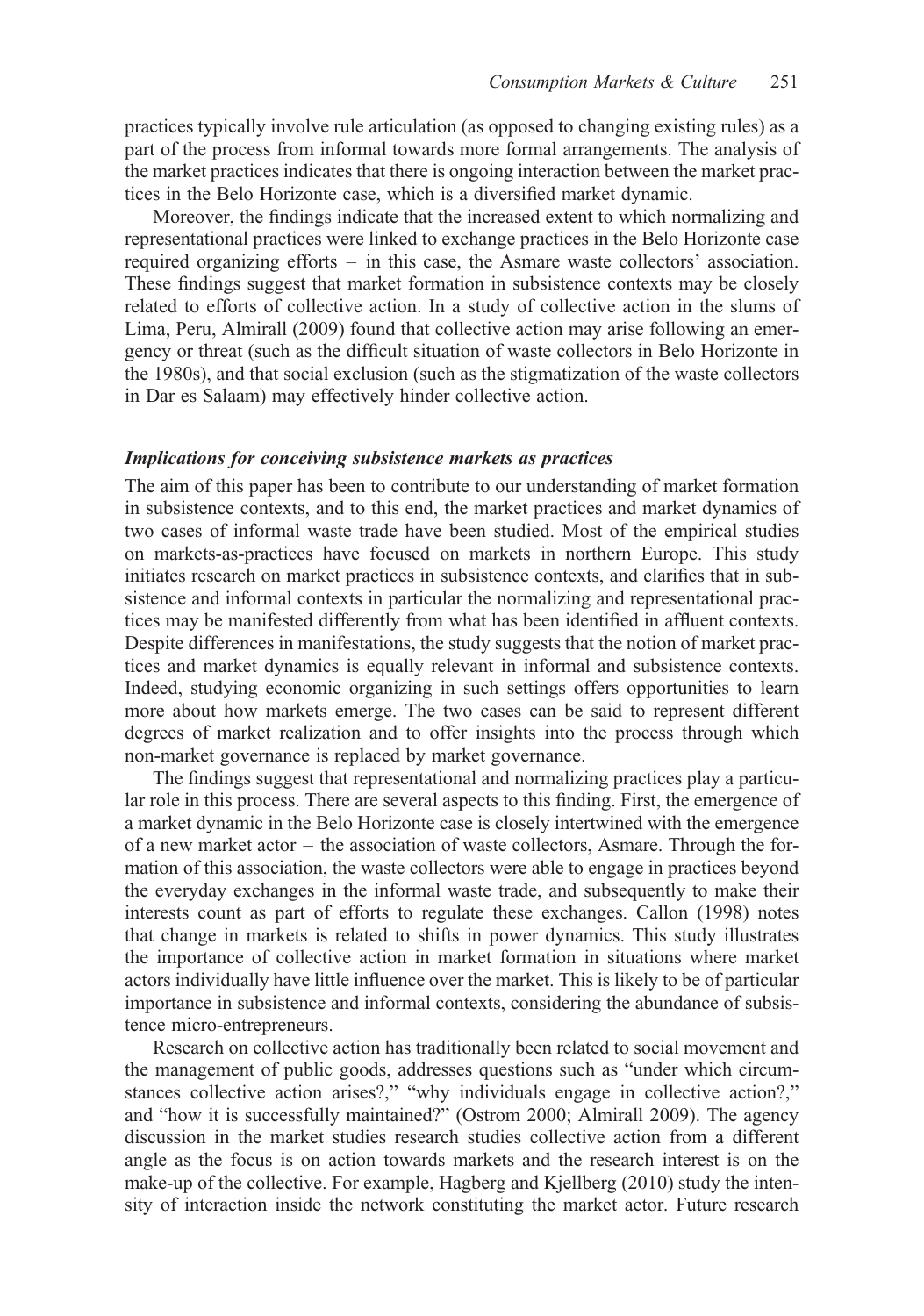could compare and discuss similarities and differences between market agency and social movement research.

Second, this study suggests that the increase in representational and normalizing practices is related to increased discussion about the market. Araujo, Finch, and Kjellberg (2010) point out that in affluent contexts, efforts to frame exchange practices are often visible, articulated, and contested. This study suggests that a market process exclusively focused on exchange practices may lack such debates, and that there is a need to associate specific normalizing and representational practices to the ongoing exchange practices for such discussions to emerge. If we compare a process through which this may be realized with the three-step calculation process (Callon and Muniesa 2005) by which something becomes tradable, it seems as though these two processes may be quite similar. More research is needed to clarify whether the emergence of normalizing and representational practices is underpinned by a process of detachment, articulation, discussion, comparison, and negotiation, bearing resemblance to the process of calculation proposed by Callon and Muniesa (2005).

Furthermore, this study shows that market agency is not only about doing exchanges, but engaging in other market practices as well. Thus, market agency with respect to representational and normalizing practices is also distributed. For example, material devises, such as a facility where a group can gather, are necessary in order to realize a representational practice in the form of a community group meeting. In the Belo Horizonte case, access to this device was provided by the Pastoral de Rua NGO. There is certainly need for more research on market devises that form part of market agency with respect to engagements in normalizing and representational practices.

Moreover, in the literature, there tends to be a distinction between engaging to change markets and engaging to operate in the markets (Araujo 2007). However, the findings of this study suggest that further distinctions could be made, namely engaging in markets to (1) maintain a livelihood, (2) shape the market, and (3) manage the organizing of a market actor within the market. The individual waste collectors in Dar es Salaam engage in the market in order to survive and make a basic livelihood. This involves mainly exchange practices. The waste collectors in Belo Horizonte, on the other hand, started engaging in the market, through Asmare, in order to change the market. This led them to engage in representational and normalizing practices and to acquire new skills in the process. Moreover, with the establishment and growth of the membership organization, the waste collectors in Belo Horizonte are now facing management challenges. Managing an organization of several hundred people requires different skills and capabilities compared with operating a micro-enterprise. The management is likely to require both normalizing practices and management practices and skills. These findings seem to suggest that management practices could be seen as a distinctive type of market practices. Future research could explore the role of management practices in market formation, as well as conceptually discuss the relationship between management practices and exchange, normalizing, and representational practices. Some notable differences may be that management practices are an outcome of the organizing of a market actor that takes that actor as the starting point. In addition, management practices overlap with the other three categories of market practices as they may involve, for example, normalizing and representational practices.

This study gives empirical support to Kjellberg and Helgesson's (2010) argument that efforts to change markets are based on values. First, the efforts by Asmare to influence the market so that the work of waste collectors would be more dignified supports the reform mode of engagement in markets suggested by Kjellberg and Helgesson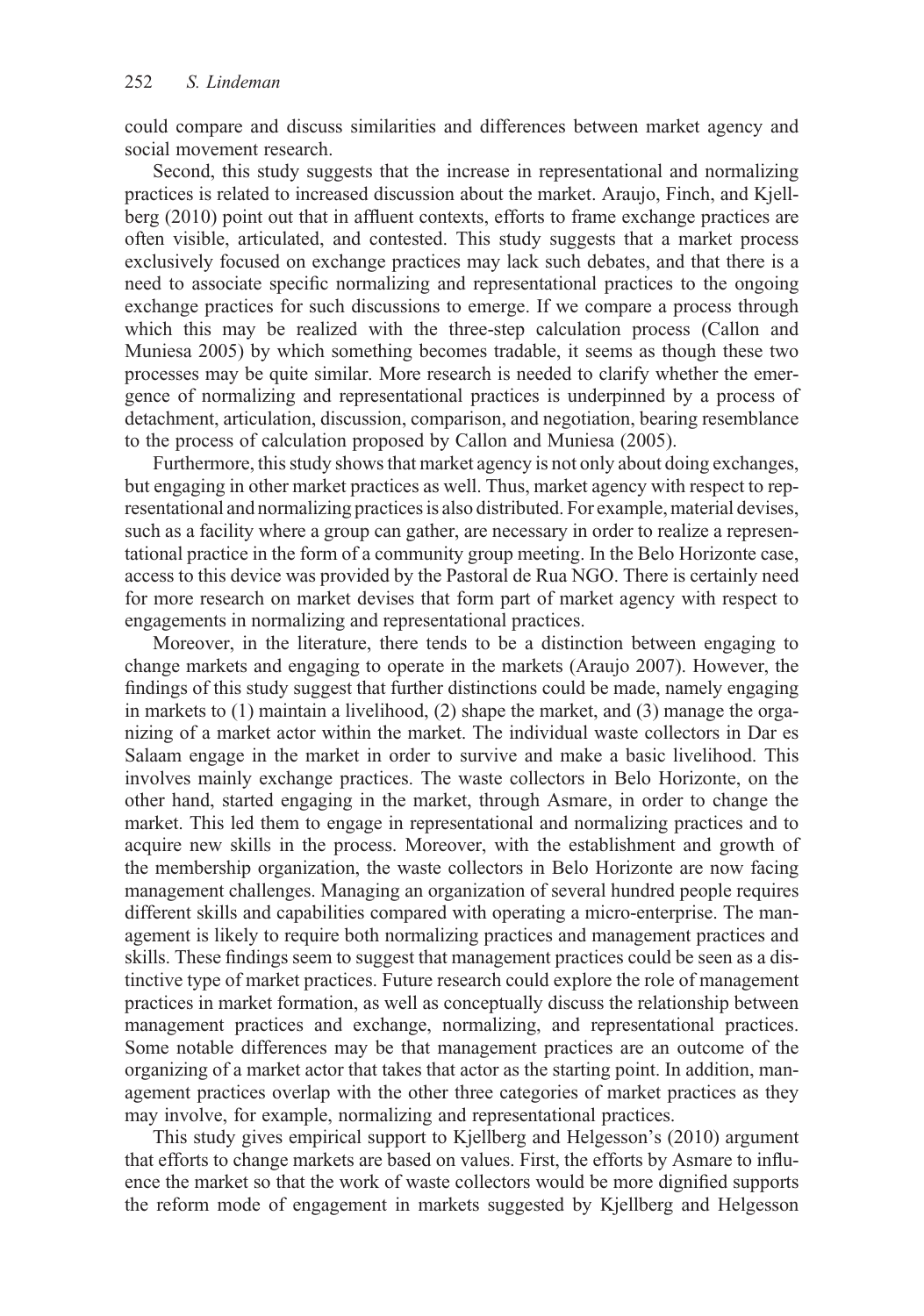(2010). Through Asmare, the waste collectors demand the right to work in the city, an end to police harassment, and warehouses to work in safely. The underlying value of these demands is human dignity, and the efforts focus on changing the way the exchanges are organized so that this new value will be realized. Kjellberg and Helgesson (2010) suggest that the reform mode of engagement is closely related to public debate. The findings of this study are along the same lines, although in subsistence contexts the debate may take place in a different forum, and there is an additional need to establish the means or devices for having that debate.

Second, the way in which the informal waste trade in Belo Horizonte changes from being seen as a disgrace to being important recycling resembles the representation mode of engagement identified by Kjellberg and Helgesson (2010). Rather than aiming at changing the principles by which the trade is organized, this engagement involved changing how the existing practices are viewed. In the Belo Horizonte case, several market actors, such as Asmare, the city, the schools, and the UN, shared a belief in the importance of environmental sustainability (albeit for different reasons) and this facilitated this particular value's incorporation into the market. Kjellberg and Helgesson (2010) suggest that "market science" plays a particular role in this mode of engagement. In this study, the notion of market science was not directly applicable as there was no direct input from scientific activity. Instead increased discussion as well as different forms of workshops, education, and training appear to play an important role. This suggests that the findings are not at odds with the notion of "market science" as a facilitator for the representational mode of engagement, but that in subsistence contexts the emphasis is more on education.

#### Implications for the business for poverty reduction

This study critiques the definition of BOP markets as a collection of low-income people. The paper suggests that such a view hinders research from gaining a deeper understanding of markets and market formation in subsistence contexts. To address this, the study suggests a shift towards understanding subsistence markets as bundles of practices.

This study shows that conceptualizing subsistence markets as practices makes the market a more manageable unit for study. Markets consisting of similar practices, such as the informal waste trade, can be compared in a meaningful way across national borders and continents. When compared with other theoretical framework, such as social network theory (Viswanathan 2009), naturological and ecosystem conceptualization (Hill 2010), and systems theory (Nielsen and Samia 2008; Viswanathan, Rosa, and Ruth 2010), a market practice perspective allows for a systemic but at the same time practically and empirically embedded approach. The deep and dynamic understanding of which entities and practices constitute a market and how they are linked to form the market can provide research and practices with additional tools to engage in the realization of markets in subsistence contexts.

An important implication of this shift from perceiving the BOP market as a lowincome population segment to bundles of practices is the acknowledgement that markets should not be viewed in a deterministic way. This implies acknowledging that markets are the result of change efforts by market actors. The market actors are thus responsible, collectively, for the outcome, that is, for the market that they help to realize. This is of particular importance in subsistence contexts, considering both poverty and environmental sustainability challenges. Other perspectives, such as that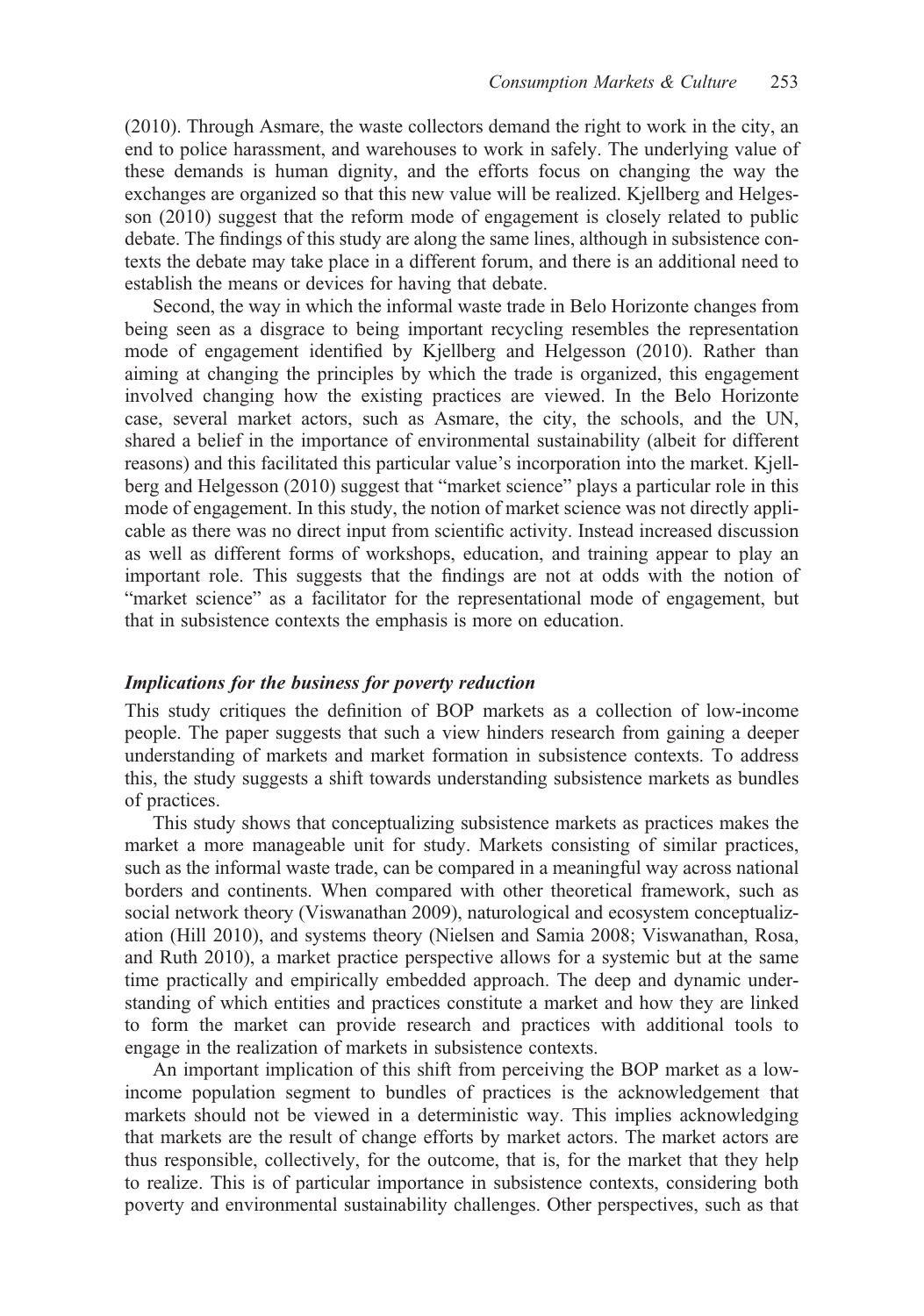in ecosystem literature, which is now very popular in research on subsistence markets, may risk, by its powerful metaphor, to enforce the view of markets as natural phenomena. This may implicitly fuel deterministic views of markets. Deterministic view may foster a de-emphasis on the underlying values guiding the organizing effort of market actors, as well as hinder debate around which values should guide market formation in subsistence contexts.

Moreover, the analysis of subsistence markets as practices also offers an opportunity to conceptualize the ability of subsistence market actors to act in the markets. The concepts of distributed agency and calculative devices in relation to calculative power provide the opportunity to distinguish between and analyse inclusive businesses that really increase the productivity of subsistence market actors. It is important to note that a markets-as-practices perspective places emphasis on the ability of market actors to act in the market. This resonates with the idea that poverty can be defined as a lack of basic capabilities (Sen 1999), rather than as a lack of income (Hammond et al. 2007). From this perspective, business for poverty reduction should aim at increasing the market agency of subsistence actors rather than increasing income. More research is needed to expand on this important relationship between poverty reduction and increasing the market agency of subsistence market actors.

In much of the literature on business for poverty reduction, there is an implicit assumption that there is a need for companies operating in affluent contexts to engage in subsistence contexts in order to create markets there (London 2009; London, Anupindi, and Sheth 2010). Perhaps, as a consequence of this assumption, a large share of the research focuses on guidelines for such companies. However, this study has shown how subsistence market actors themselves create and organize markets.

# Concluding remarks

This study has shown that market in subsistence contexts have complex dynamics, and that they do not emerge out of nothing. There are always layers and levels of economic organizing. Economic organizing in subsistence or informal contexts should thus not be labelled as underdeveloped. For instance, from a sustainability perspective, these cases of informal waste trade represent effective recycling practices, which can be more advanced than in affluent contexts.

As this study has demonstrated, markets evolve as a result of change efforts that are values based. There is thus an urgent need for more debate about the kinds of markets that are being realized in subsistence contexts, which values will guide the organizing of these markets, and which market actors will have influence over the shaping of these markets.

# Acknowledgements

I express my gratitude to the special issue editors Susi Geiger, Hans Kjellberg, and Robert Spencer as well as two anonymous reviewers for their insightful comments and substantial help in developing this paper. I have also benefited greatly from discussion on earlier versions of this work at the 1st Interdisciplinary Workshop on Market Studies 2010 and the Oikos UNDP Young Scholars Development Academy 2010. I thank Kaj Storbacka, Pia Polsa and Veronica Liljander for comments and support throughout the process, as well as the RAMI-BOP research group and in particular, Maria Lima-Toivonen and Tapio Peltonen for their help in data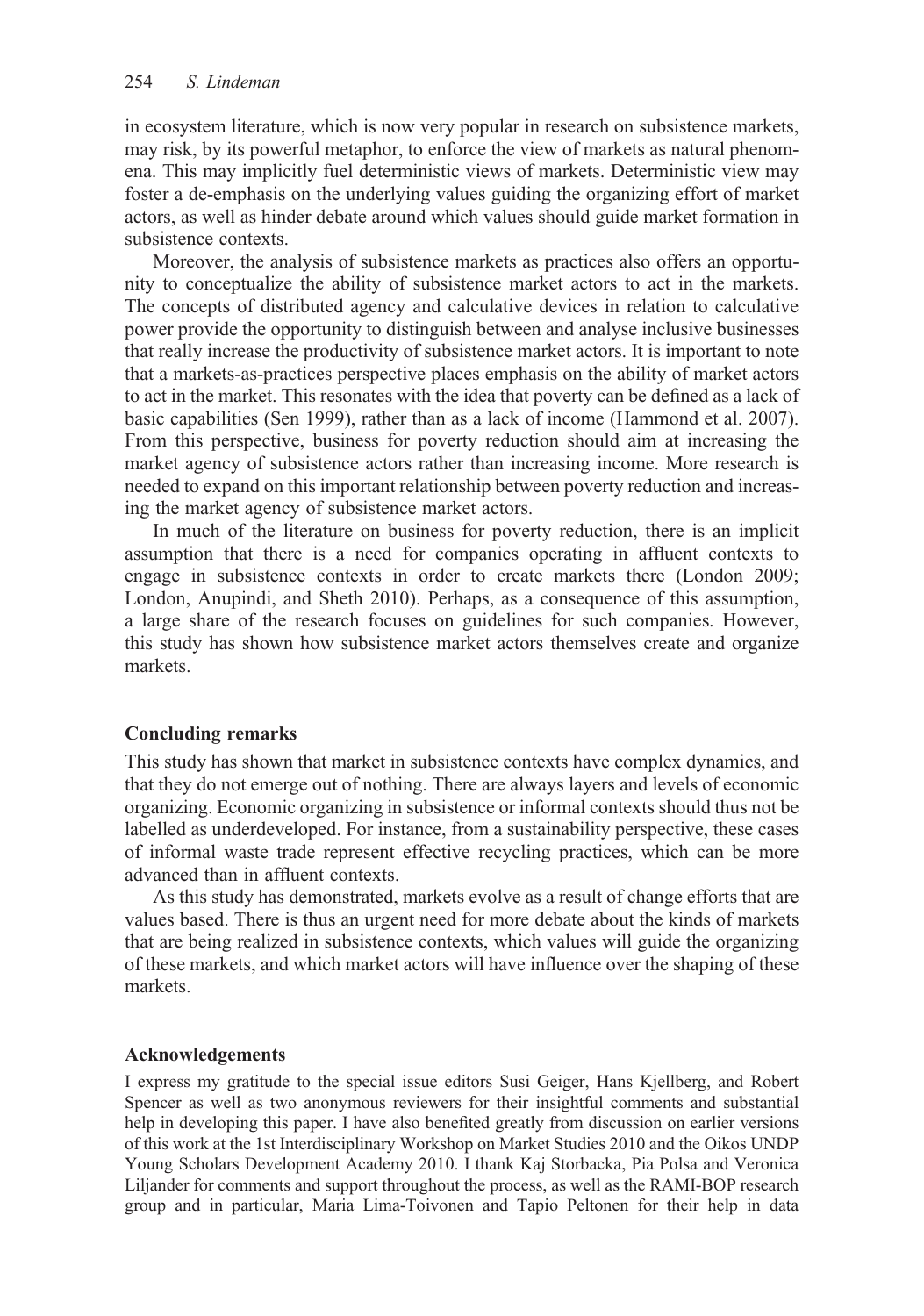collection. Finally, I gratefully acknowledge liikesivistysrahasto and the Wallenberg Foundation for financial support, and in particular the Hans Bang Foundation for their long-term commitment and support for my research.

#### References

- Abdelnour, Samer, and Oana Branzei. 2010. Fuel-efficient stoves for Darfur: The social construction of subsistence marketplaces in post-conflict settings. Journal of Business Research 63, no. 6: 617–29.
- Almirall, Catherine. 2009. Collective action for public goods provision in low-income groups: A model and evidence from Peru. Economia XXXII, no. 46: 175–206.
- Anderson, Jamie, and Costas Markides. 2007. Strategic innovation at the base of the pyramid. MIT Sloan Management Review 49, no. 1: 83–8.
- Anderson, Jamie L., Constantinos Markides, and Martin Kupp. 2010. The last frontier: Market creation in conflict zones, deep rural areas and urban slums. California Management Review 52, no. 4: 6–28.
- Araujo, Luis. 2007. Markets, market-making and marketing. Marketing Theory 7, no. 3: 211–26.
- Araujo, Luis, John Finch, and Hans Kjellberg. 2010. Reconnecting marketing to markets: An introduction. In Reconnecting marketing to markets, ed. Luis Araujo, John Finch, and Hans Kjellberg, 1–12. Oxford: Oxford University Press.
- Araujo, Luis, Hans Kjellberg, and Robert Spencer. 2008. Market practices and forms: Introduction to the special issue. *Marketing Theory* 8, no. 1: 5–14.
- Ardrey, William J., Anthony Pecotich, and Clifford J. Shultz. 2006. Entrepreneurial women as catalysts for socioeconomic development in transitioning Cambodia, Laos and Vietnam. Consumption Markets & Culture 9, no. 4: 277–300.
- Arnould, Eric J. 1994. Market-oriented ethnography: Interpretation building and marketing strategy formulation. Journal of Marketing Research 31, no. 4: 484–504.
- Arnould, Eric J. 2006. Market-oriented ethnography revisited. Journal of Advertising Research 46, no. 3: 251–62.
- Azimont, Frank, and Luis Araujo. 2010. Governing firms, shaping markets: The role of calculative devices. In *Reconnecting marketing to markets*, ed. Luis Araujo, John Finch, and Hans Kjellberg, 94–116. Oxford: Oxford University Press.
- Bonsu, Samuel K. 2009. Colonial images in global times: Consumer interpretations of Africa and Africans in advertising. Consumption Markets & Culture 12, no.  $1: 1-25$ .
- Callon, Michel, ed. 1998. The laws of the markets. Oxford: Blackwell Publishers.
- Callon, Michel, and Fabian Muniesa. 2005. Peripheral vision: Economic markets as calculative collective devices. Organization Studies 26, no. 8: 1229–50.
- Cochoy, Franck. 2008. Calculation, qualculation, calqulation: Shopping cart arithmetic, equipped cognition and the clustered consumer. Marketing Theory 8, no. 1: 15–44.
- Dias, Sonia M. 2009. Trajectories and memories waste and citizenship forums: Unique experiments of social justice and participatory governance. PhD Thesis. Federal University of Minas Gerais State, Belo Horizonte, Brazil.
- Geiger, Susi, and John Finch. 2009. Industrial sales people as market actors. Industrial Marketing Management 38, no. 6: 608-17.
- Guesalaga, Rodrigo, and Pablo Marshall. 2008. Purchasing power at the bottom of the pyramid: Differences across geographic regions and income tiers. Journal of Consumer Marketing 25, no. 7: 413–18.
- Hagberg, Johan, and Hans Kjellberg. 2010. Who performs marketing? Dimensions of agential variation in market practices. Industrial Marketing Management 39, no. 6: 1028–37.
- Håkansson, Håkan, and Ivan Snehota. 1995. Developing relationships in business networks. London: Routledge.
- Hammond, Allen L., William J. Kramer, Robert S. Katz, Julia T. Tran, and Courtland Walker. 2007. The next 4 billion: Market size and business strategy at the base of the pyramid. .World Resource Institute http://pdf.wri.org/n4b\_full\_text\_lowrez.pdf (accessed February 10, 2011).
- Hill, Ronald P. 2010. A naturological approach to marketing exchanges: Implications for the bottom of the pyramid. Journal of Business Research 63, no. 6: 602-7.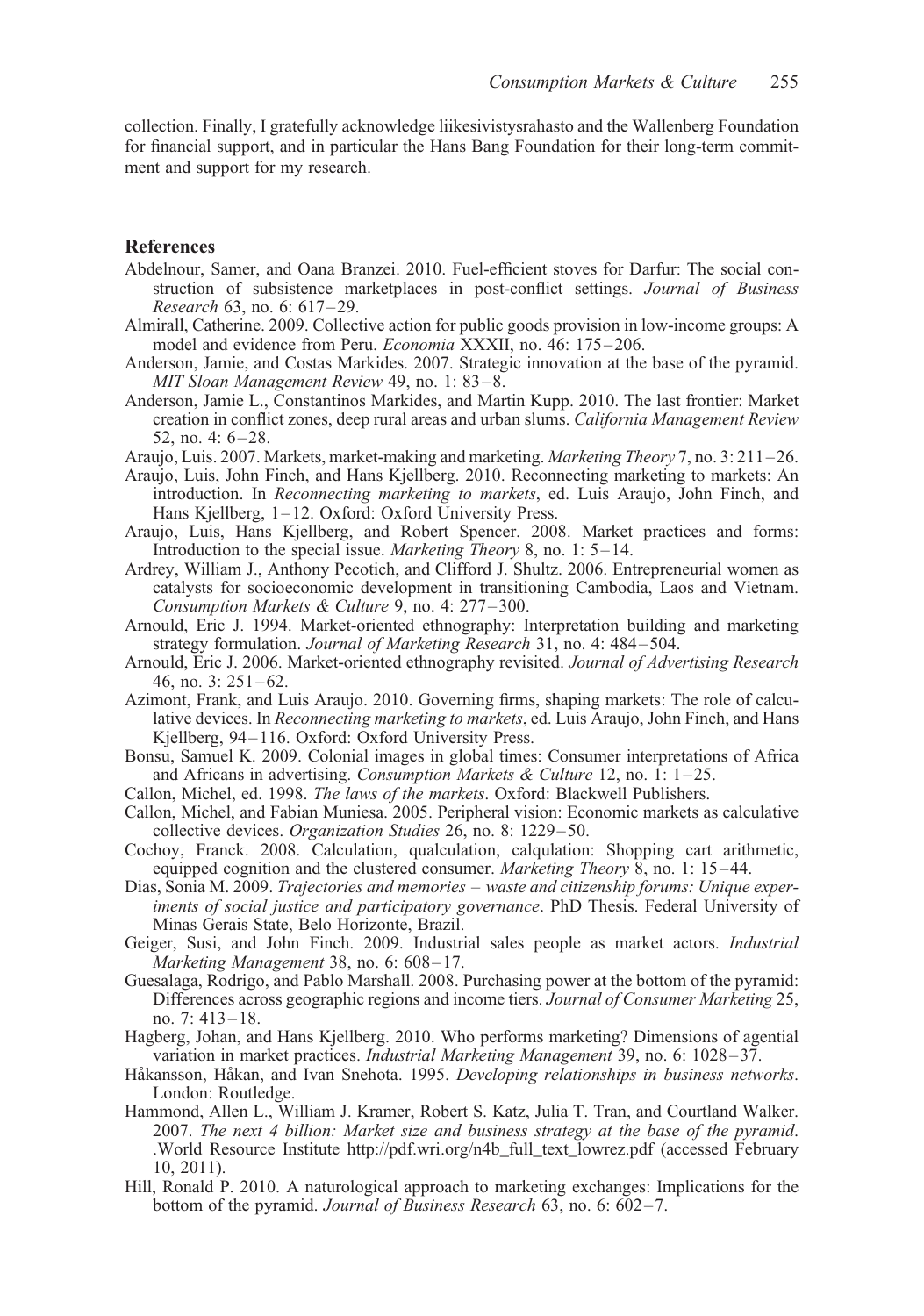Hutchins, Edwin. 1995. Cognition in the wild. Cambridge, MA: MIT Press.

- Ireland, John. 2008. Lessons for successful BOP marketing from Caracas' slums. Journal of Consumer Marketing 25, no. 7: 430–8.
- Kjellberg, Hans, and Claes-Fredrik Helgesson. 2006. Multiple versions of markets: Multiplicity and performativity in market practice. Industrial Marketing Management 35, no. 7: 839–55.
- Kjellberg, Hans, and Claes-Fredrik Helgesson. 2007. On the nature of markets and their practices. Marketing Theory 7, no. 2: 137–62.
- Kjellberg, Hans, and Claes-Fredrik Helgesson. 2010. Political marketing: Multiple values, performativities and modes of engaging. Journal of Cultural Economy 3, no. 2: 279–97.
- Kjellberg, Hans, Kaj Storbacka, Melissa Akaka, Jennifer Chandler, John Finch, Sara Lindeman, Helge Löbler, Katy Mason, Janet McColl-Kennedy, and Suvi Nenonen. Forthcoming. Market futures/future markets: Commentary on future research directions in the study of markets. Marketing Theory.
- Knorr-Cetina, Karin, and Urs Bruegger. 2002. Trader's engagement with markets: A postsocial relationship. Theory, Culture & Society 19, nos.  $5-6$ :  $161-85$ .
- Kusenbach, Margarethe. 2003. Street phenomenology: The go-along as ethnographic research tool. *Ethnography* 4, no. 3:  $455-\overline{85}$ .
- London, Ted. 2009. Making better investments at the base of the pyramid. Harvard Business Review 87, no. 5: 106–13.
- London, Ted, Ravi Anupindi, and Sateen Sheth. 2010. Creating mutual value: Lessons learned from ventures serving base of the pyramid producers. Journal of Business Research 63, no. 6: 582–94.
- MacKenzie, Donald. 2009. Material markets: How economic agents are constructed. Oxford: Oxford University Press.
- MacKenzie, Donald, Fabian Muniesa, and Lucia Siu. 2007. Do economists make markets? On the performativity of economics. Princeton, NJ: Princeton University Press.
- Miles, Matthew B., and A. Michael Huberman. 1994. *Qualitative data analysis: An expanded* sourcebook. Newbury Park, CA: Sage Publications.
- Nielsen, Christine, and Patricia M. Samia. 2008. Understanding key factors in social enterprise development of the BOP: A systems approach applied to case studies in the Philippines. Journal of Consumer Marketing 25, no. 7: 446–54.
- North, Douglass C. 1991. Institutions. Journal of Economic Perspectives 5, no. 11: 97–112.
- Ostrom, Elinor. 2000. Collective action and the evolution of social norms. Journal of Economic Perspectives 14, no. 3: 137–58.
- Portes, Alejandro. 1994. The informal economy and its paradoxes. In The handbook of economic sociology, ed. Neil J. Smelser and Richard Swedberg,, 426-52. Princeton, NJ: Princeton University Press.
- Prahalad, C.K. 2005. The fortune at the bottom of the pyramid: Eradicating poverty through profits. Upper Saddle River, NJ: Wharton School Publishing.
- Reckwitz, Andreas. 2002. Towards a theory of social practices: A development of culturalist theorizing. European Journal of Social Theory 5, no. 2: 243–63.
- Rosa, Jose´ Antonio, and Viswanathan, Madhubalan (ed.). 2007. Product and Market Development for Subsistence Marketplaces, Advances in international management. 1st ed. Vol. 20. Oxford: Elsevier Ltd.
- Roth, Alvin E. 2007. The art of designing markets. Harvard Business Review 85, no. 10: 118–26.

Sen, Amartya K. 1999. Development as freedom. Oxford: Oxford University Press.

- Schatzki, Theodore R. 1996. Social practices: A Wittgensteinian approach to human activity and the social. Cambridge: Cambridge University Press.
- Sherry, John F. 2008. The ethnographer's apprentice: Trying consumer culture from the outside in. Journal of Business Ethics 80, no. 1: 85–95.
- Sheth, Jagdish N. 2011. Impact of emerging markets on marketing: Rethinking existing perspectives and practices. Journal of Marketing 75, no. 4: 166–82.
- Simanis, Erik. 2011. Needs needs everywhere, but not a BoP market to tap. In Next generation business strategies for the base of the pyramid: New approached for building mutual value, ed. Ted London and Stuart L. Hart, 103–28. Upper Saddle River, NJ: Pearson Education.
- Simanis, Erik, and Stuart Hart. 2008. The base of the pyramid protocol: Toward next generation BoP strategy. Cornell University http://www.bop-protocol.org/docs/ strategy. Cornell University http://www.bop-protocol.org/docs/ BoPProtocol2ndEdition2008.pdf (accessed February 10, 2009).